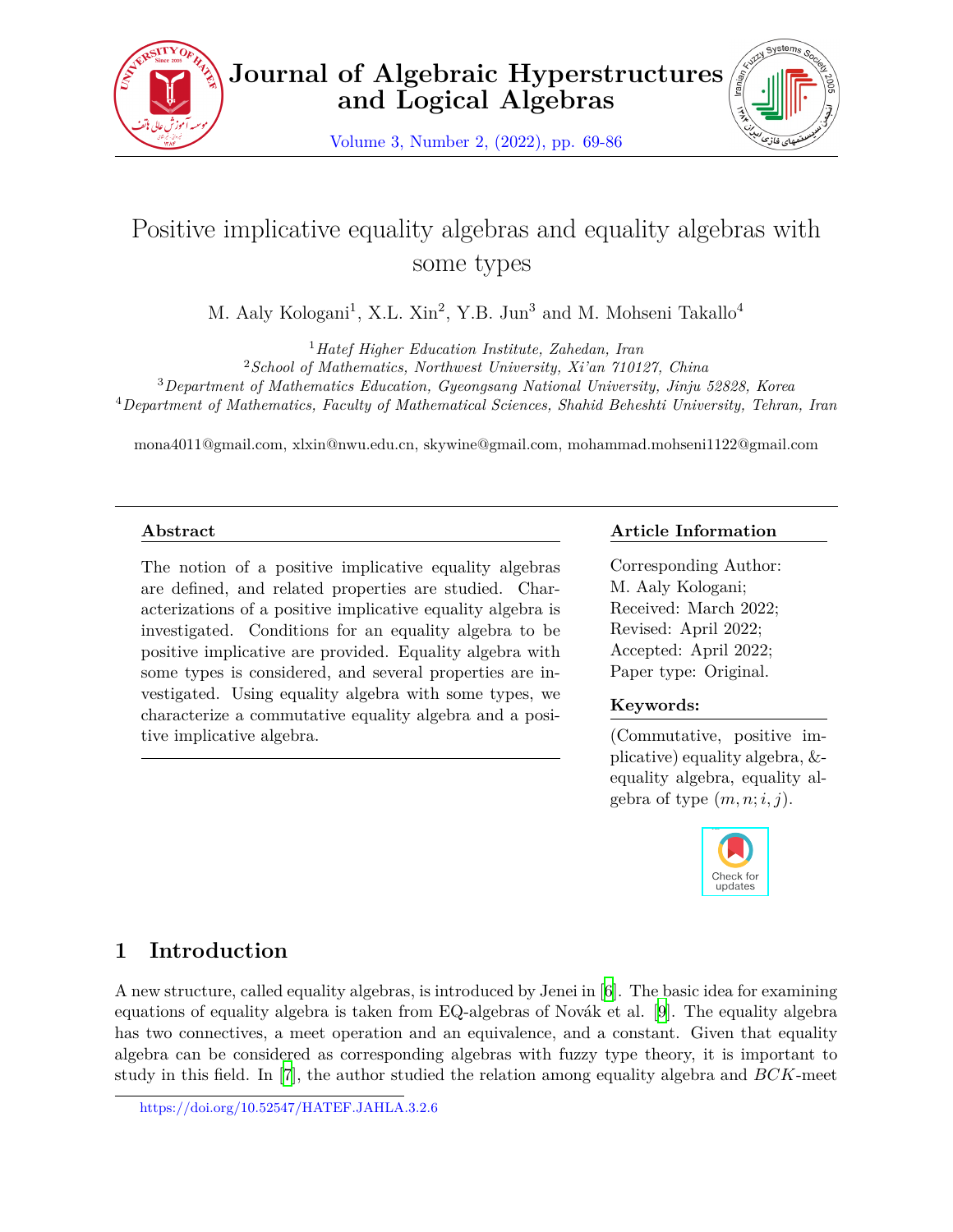semilattice and they proved that every *BCK*(*D*)-meet semilattice and equality algebra equivalent. Equality algebra has been studied by mathematicians in various fields and excellent results have been obtained, including the relation between equality algebra with other algebraic structures are obtained by Zebardast et al. in [\[14](#page-17-3)] such as residuated lattice, MTL-algebra, BL-algebra and etc. They showed that under special conditions, they are equivalent. Moreover, commutative equality algebras and characterizations of them are discussed in [\[4,](#page-16-0) [5](#page-17-4), [13,](#page-17-5) [14\]](#page-17-3). Also, in [\[12](#page-17-6)], Rezaei and et al. introduced the concept of derivation on equality algebra *X* by using the notions of inner and outer derivations. Then they investigated some properties of (inner, outer) derivation and introduced some suitable conditions that they help us to define a derivation on *X*. They introduced kernel and fixed point sets of derivation on *X* and proved that under which condition they are filters of *X*. Finally, they proved that the equivalence relations on  $(X, \rightarrow, 1)$  coincide with the equivalence relations on *X* with derivation *d*. In addition, in [[3\]](#page-17-7), Aaly and et al. introduced the concept of an implicative equality algebra and related properties are investigated. Characterizations of an implicative equality algebra and the relation among implicative and positive implicative equality algebras are discussed. Also, they defined the notion of annihilator of equality algebras and investigated some traits of it and proved that annihilator of any nonempty set of equality algebras is a deductive system. Moreover, by using this notion, they define the operation *∗* and proved that for any commutative equality algebra *X*, the algebraic structure  $(DS(X), *, \{1\})$  is a bounded implicative BCK-algebra.

This paper contains the notion of (positive) implicative equality algebras, and we study related properties of them. We discuss characterizations of a positive implicative equality algebra, and provide conditions for an equality algebra to be positive implicative. We consider equality algebra with some types, and investigate several properties. Using equality algebra with some types, we characterize a commutative equality algebra and a positive implicative algebra.

# **2 Preliminaries**

**Definition 2.1.** [[6](#page-17-0), [7](#page-17-2)] *By an equality algebra, we mean an algebra*  $(X, \wedge, \sim, 1)$  *satisfying the next conditions.*

- (E1)  $(X, \wedge, 1)$  *is a commutative idempotent integral monoid,*
- (E2) *The operation "∼" is commutative,*
- (E3)  $(\forall x \in X)(x \sim x = 1)$ ,
- (E4)  $(∀x ∈ X)(x ∼ 1 = x),$
- (E5)  $(\forall x, y, z \in X)(x \leq y \leq z \Rightarrow x \sim z \leq y \sim z, x \sim z \leq x \sim y),$
- (E6)  $(\forall x, y, z \in X) (x \sim y \leq (x \land z) \sim (y \land z))$ ,
- (E7)  $(∀x, y, z ∈ X)(x ∼ y ≤ (x ∼ z) ∼ (y ∼ z)),$

*where*  $x \leq y$  *iff*  $x \wedge y = x$ *.* 

**Note.** From now on the symbol *X* means an equality algebra such as  $(X, \wedge, \sim, 1)$ . In *X*, we define two operations " $\rightarrow$ " and " $\leftrightharpoons$ " on *X* as follows:

$$
x \to y := x \sim (x \land y), \tag{1}
$$

$$
x \leftrightharpoons y := (x \to y) \land (y \to x). \tag{2}
$$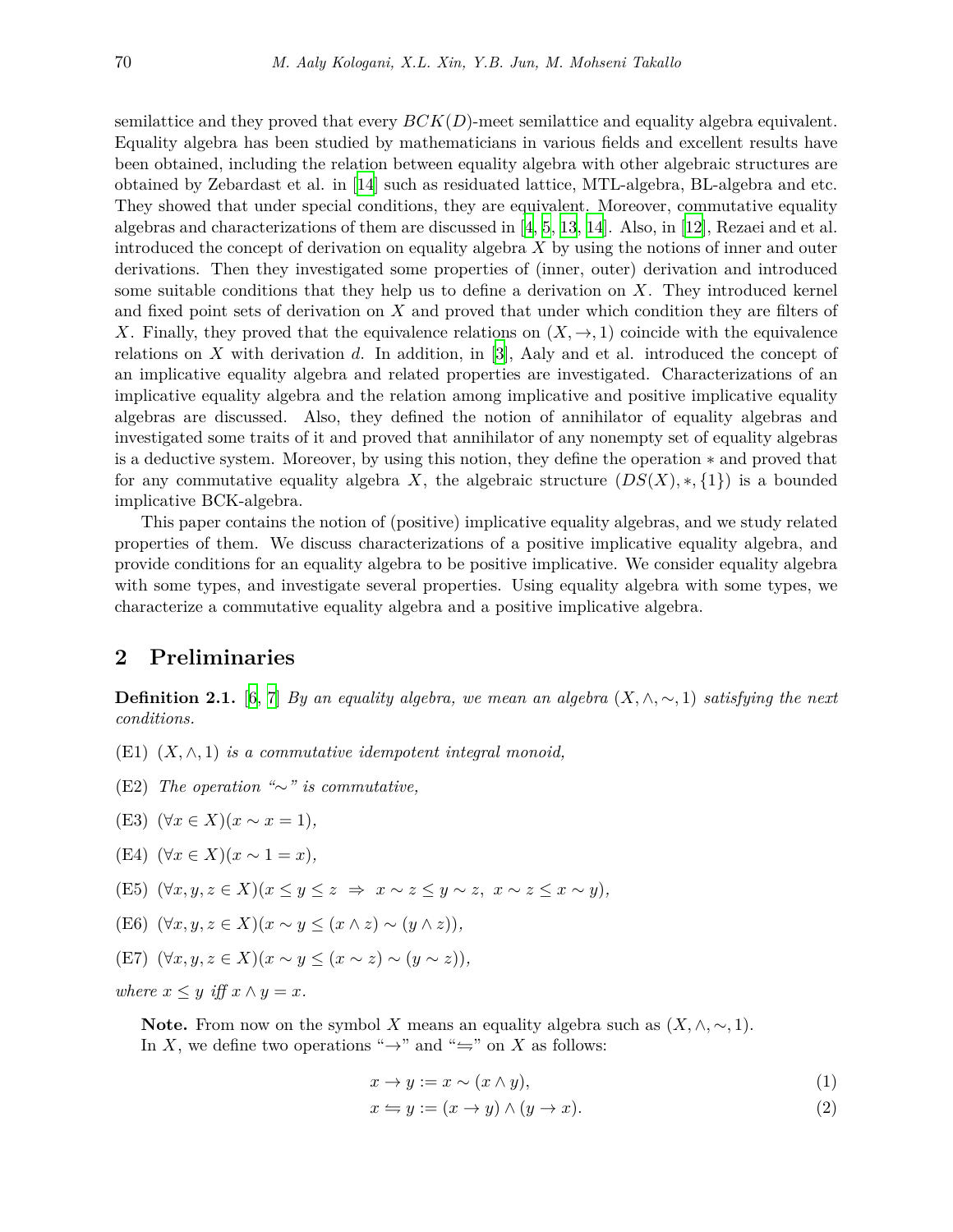**Proposition 2.2.** [\[7](#page-17-2)] *For all*  $x, y, z \in X$ *, we have* 

<span id="page-2-7"></span><span id="page-2-3"></span>
$$
x \to y = 1 \text{ iff } x \le y,\tag{3}
$$

$$
x \to (y \to z) = y \to (x \to z), \tag{4}
$$

<span id="page-2-9"></span><span id="page-2-2"></span>
$$
1 \to x = x, \ x \to 1 = 1, \ x \to x = 1,\tag{5}
$$

<span id="page-2-4"></span>
$$
x \le y \to z \quad \text{iff} \quad y \le x \to z,\tag{6}
$$

<span id="page-2-8"></span>
$$
x \le y \to x,\tag{7}
$$

<span id="page-2-6"></span>
$$
x \le (x \to y) \to y,\tag{8}
$$

$$
x \to y \le (y \to z) \to (x \to z), \tag{9}
$$

$$
y \le x \implies x \leftrightharpoons y = x \to y = x \sim y,\tag{10}
$$

$$
x \sim y \le x \Longleftrightarrow y \le x \rightarrow y,\tag{11}
$$

<span id="page-2-5"></span>
$$
x \le y \Rightarrow \begin{cases} y \to z \le x \to z, \\ z \to x \le z \to y \end{cases}
$$
 (12)

The algebraic structure *X* is said to be *bounded* if there is a least element such as  $0 \in X$  such that  $0 \leq x$  for every  $x \in X$ . If *X* is bounded, then we introduce the unary operation " $\neg$ " on *X* as  $\neg x = x \rightarrow 0$  =  $x \sim 0$  for each  $x \in X$ .

# **3 Positive implicative equality algebras**

**Definition 3.1.** *The structure X is said to be positive implicative if it satisfies:*

$$
(\forall x, y, z \in X)(x \to (y \to z) = (x \to y) \to (x \to z)).
$$
\n(13)

<span id="page-2-10"></span>**Example 3.2.** *Suppose*  $X = \{0, a, b, c, 1\}$  *has the next Hasse diagram.* 

<span id="page-2-1"></span>

<span id="page-2-0"></span>*Then*  $(X, \wedge, 1)$  *is a monoid. Define an operation*  $\sim$  *on X by Table [1.](#page-2-0) Then*  $(X, \wedge, \sim, 1)$  *is positive* 

| $\sim$           | ∩            | $\boldsymbol{a}$ |         | $\epsilon$       |         |
|------------------|--------------|------------------|---------|------------------|---------|
| $\Omega$         |              |                  |         |                  |         |
| $\boldsymbol{a}$ | $\mathbf{0}$ |                  | C       | h                | $\it a$ |
|                  | $\mathbf{0}$ | $\epsilon$       |         | $\boldsymbol{a}$ |         |
| $\epsilon$       | $\mathbf{0}$ | h                | $\it a$ |                  | c       |
|                  |              | $\boldsymbol{a}$ |         | $\epsilon$       |         |

Table 1: Cayley table for the implication "*∼*"

*implicative, and the implication*  $(\rightarrow)$  *is shown in Table [2](#page-3-0).*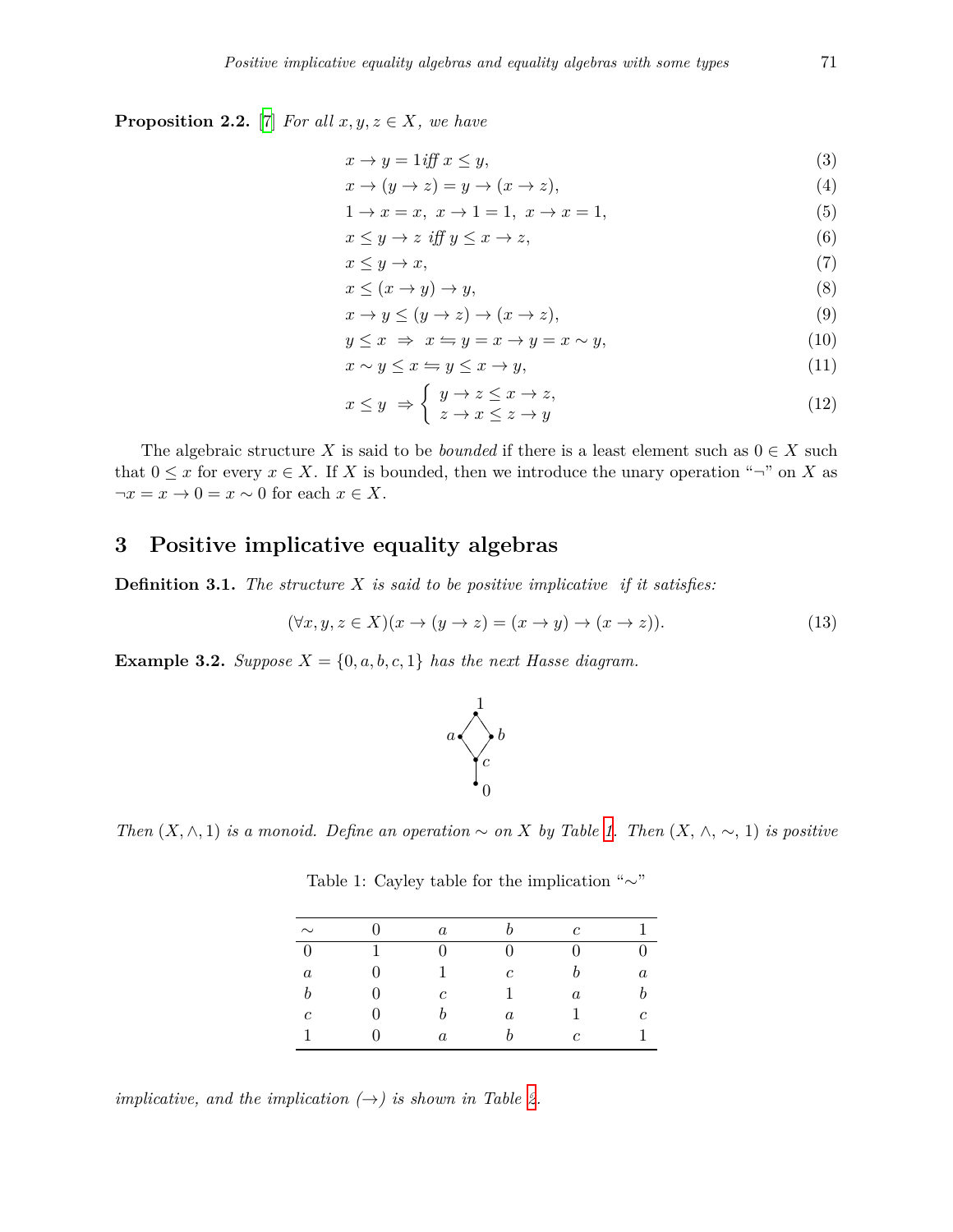| $\rightarrow$  | $\boldsymbol{a}$ |   | с                |  |
|----------------|------------------|---|------------------|--|
| $\theta$       |                  |   |                  |  |
| $\it a$        |                  | h | h                |  |
| h              | $\boldsymbol{a}$ |   | $\boldsymbol{a}$ |  |
| $\mathfrak{c}$ |                  |   |                  |  |
|                | $\boldsymbol{a}$ |   | с                |  |

<span id="page-3-0"></span>Table 2: Cayley table for the implication "*→*"

<span id="page-3-4"></span>**Theorem 3.3.** *The structure X is positive implicative iff*

<span id="page-3-2"></span><span id="page-3-1"></span>
$$
(\forall x, y \in X)(x \to (x \to y) = x \to y). \tag{14}
$$

*Proof.* By using ([13\)](#page-2-1) and [\(5\)](#page-2-2), we have

$$
x \to (x \to y) = (x \to x) \to (x \to y) = 1 \to (x \to y) = x \to y,
$$

for all  $x, y \in X$ .

Conversely, consider *X* is satisfying the condition ([14](#page-3-1)). Consider  $x, y, z \in X$ . Then

$$
((z \to y) \to (z \to x)) \to (z \to (y \to x)) = ((z \to y) \to (z \to x)) \to (y \to (z \to x))
$$
  

$$
\geq y \to (z \to y) = z \to (y \to y) = z \to 1 = 1,
$$

and so  $(z \rightarrow y) \rightarrow (z \rightarrow x) \leq z \rightarrow (y \rightarrow x)$ . Also,

$$
a \to (y \to z) \le a \to ((z \to x) \to (y \to x)) = (z \to x) \to (a \to (y \to x)), \tag{15}
$$

for all  $a \in X$  by ([4](#page-2-3)), [\(7\)](#page-2-4) and [\(12](#page-2-5)). If we put  $x := z \rightarrow x$ ,  $y := z \rightarrow y$ ,  $z := z \rightarrow (z \rightarrow x)$  and  $a := z \rightarrow (y \rightarrow x)$  in ([15\)](#page-3-2), then

$$
((z \to (z \to x)) \to (z \to x)) \to ((z \to (y \to x)) \to ((z \to y) \to (z \to x)))
$$
  
\n
$$
\geq (z \to (y \to x)) \to ((z \to y) \to (z \to (z \to x)))
$$
  
\n
$$
\geq (z \to (y \to x)) \to (y \to (z \to x)) = 1,
$$

by  $(4)$ ,  $(5)$  $(5)$  $(5)$ ,  $(9)$  and  $(12)$  $(12)$ . From  $(3)$ ,  $(5)$  $(5)$  and  $(14)$  $(14)$  that

$$
z \to (y \to x) \le (z \to y) \to (z \to x).
$$

Hence  $z \to (y \to x) \leq (z \to y) \to (z \to x)$ , and therefore *X* is positive implicative.  $\Box$ 

<span id="page-3-3"></span>**Lemma 3.4.** *In X, we have*

$$
(\forall x, y \in X) ((( (x \to y) \to y) \to x) \to x \le (x \to y) \to ((y \to x) \to x)). \tag{16}
$$

*Proof.* Let  $x, y \in X$ . Since  $y \leq (y \to x) \to x$  by ([8](#page-2-8)), we have

$$
(x \to y) \to y \le (x \to y) \to ((y \to x) \to x),
$$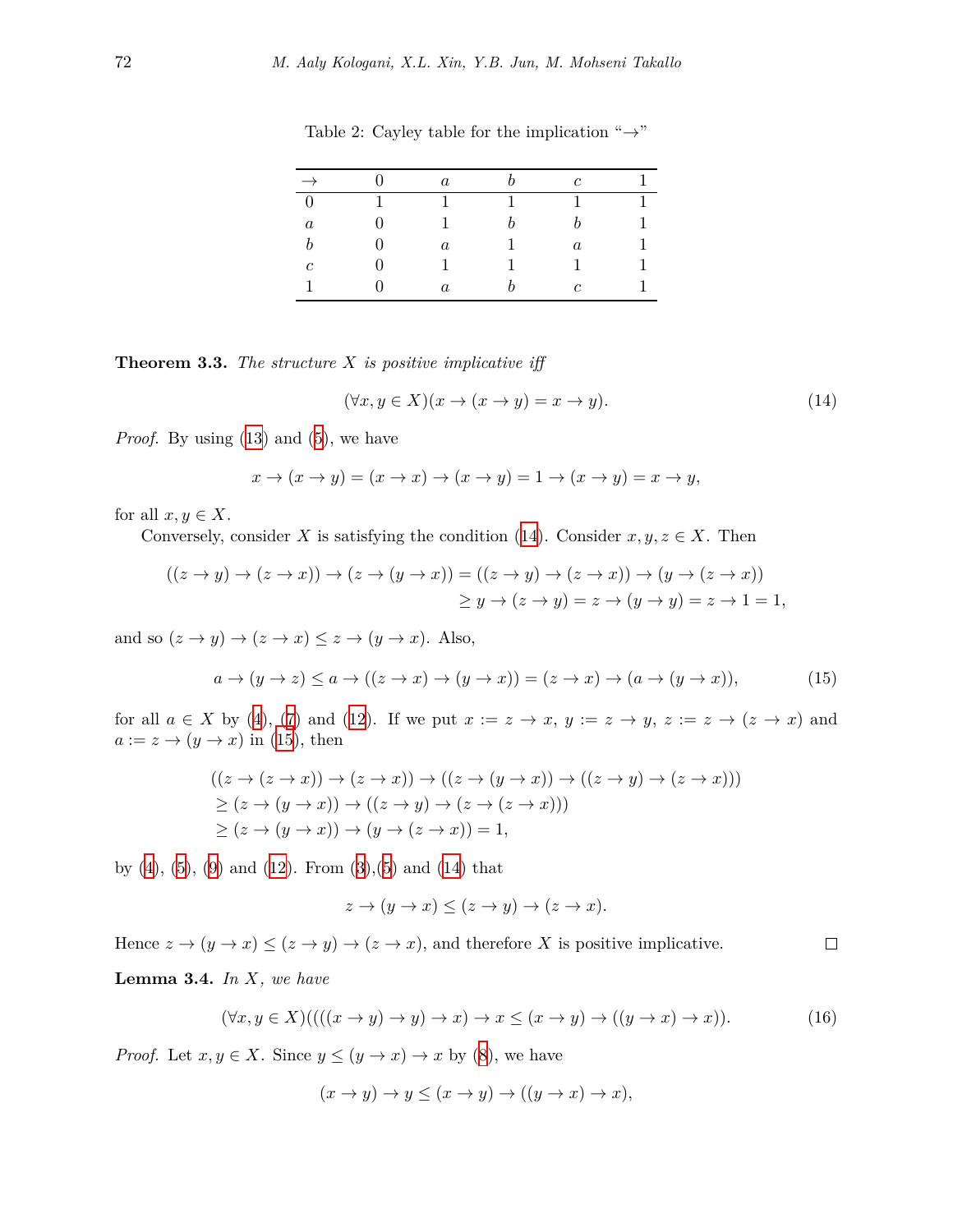by  $(12)$  $(12)$ . By  $(4)$ ,

$$
x \to y \le ((x \to y) \to y) \to ((y \to x) \to x)
$$
  
=  $(y \to x) \to (((x \to y) \to y) \to x)$   
=  $(y \to x) \to (((((x \to y) \to y) \to x) \to x) \to x)$   
=  $(((x \to y) \to y) \to x) \to x) \to ((y \to x) \to x),$ 

which implies the  $(((x \rightarrow y) \rightarrow y) \rightarrow x) \rightarrow x \leq (x \rightarrow y) \rightarrow ((y \rightarrow x) \rightarrow x))$ .

**Proposition 3.5.** *If X is positive implicative , then*

$$
(\forall x, y \in X) (((x \to y) \to y) \to x) \to x = (x \to y) \to ((y \to x) \to x)).
$$
\n(17)

*Proof.* For any  $x, y \in X$ , we get

$$
(x \to y) \to ((y \to x) \to x) \le (x \to y) \to ((x \to y) \to ((y \to x) \to y)))
$$
  
=  $(y \to x) \to ((x \to y) \to ((x \to y) \to y))$   
=  $(y \to x) \to ((x \to y) \to y)$   
 $\le (((x \to y) \to y) \to x) \to ((x \to y) \to y) \to x) \to x)$   
=  $((x \to y) \to y) \to x) \to x$ .

From Lemma [3.4](#page-3-3),

$$
(((x \to y) \to y) \to x) \to x = (x \to y) \to ((y \to x) \to x),
$$

for all  $x, y \in X$ .

**Proposition 3.6.** *Every positive implicative equality algebra X satisfies the next conditions:*

$$
(\forall x, y \in X) (((x \to y) \to y) \to (x \to y) = x \to y).
$$
\n(18)

$$
(\forall x, y \in X)((x \to y) \to ((x \to y) \to y) = (x \to y) \to y).
$$
\n(19)

$$
(\forall x, y \in X)((x \to y) \to ((y \to x) \to x) = (y \to x) \to ((x \to y) \to y)).
$$
\n(20)

*Proof.* If we replace *x* with  $x \to y$  in [\(17](#page-4-0)) and use [\(5\)](#page-2-2), then

$$
x \to y = 1 \to (x \to y) = ((x \to y) \to (x \to y)) \to (x \to y)
$$
  
= 
$$
(((x \to y) \to y) \to y) \to (x \to y)) \to (x \to y)
$$
  
= 
$$
((x \to y) \to y) \to ((y \to (x \to y)) \to (x \to y))
$$
  
= 
$$
((x \to y) \to y) \to (x \to y),
$$

for all  $x, y \in X$ . [\(19\)](#page-4-1) is induced by substituting  $x \to y$  for  $x$  in ([18\)](#page-4-2). Using [\(4](#page-2-3)), ([12\)](#page-2-5) and (19), we get

$$
(y \to x) \to ((x \to y) \to y) = (y \to x) \to ((x \to y) \to ((x \to y) \to y)))
$$
  
\n
$$
\geq (y \to x) \to ((x \to y) \to x)
$$
  
\n
$$
= (x \to y) \to ((y \to x) \to x).
$$

Similarly, we have the reverse inequality, and so [\(20](#page-4-3)) is valid.

<span id="page-4-0"></span> $\Box$ 

<span id="page-4-3"></span><span id="page-4-2"></span><span id="page-4-1"></span> $\Box$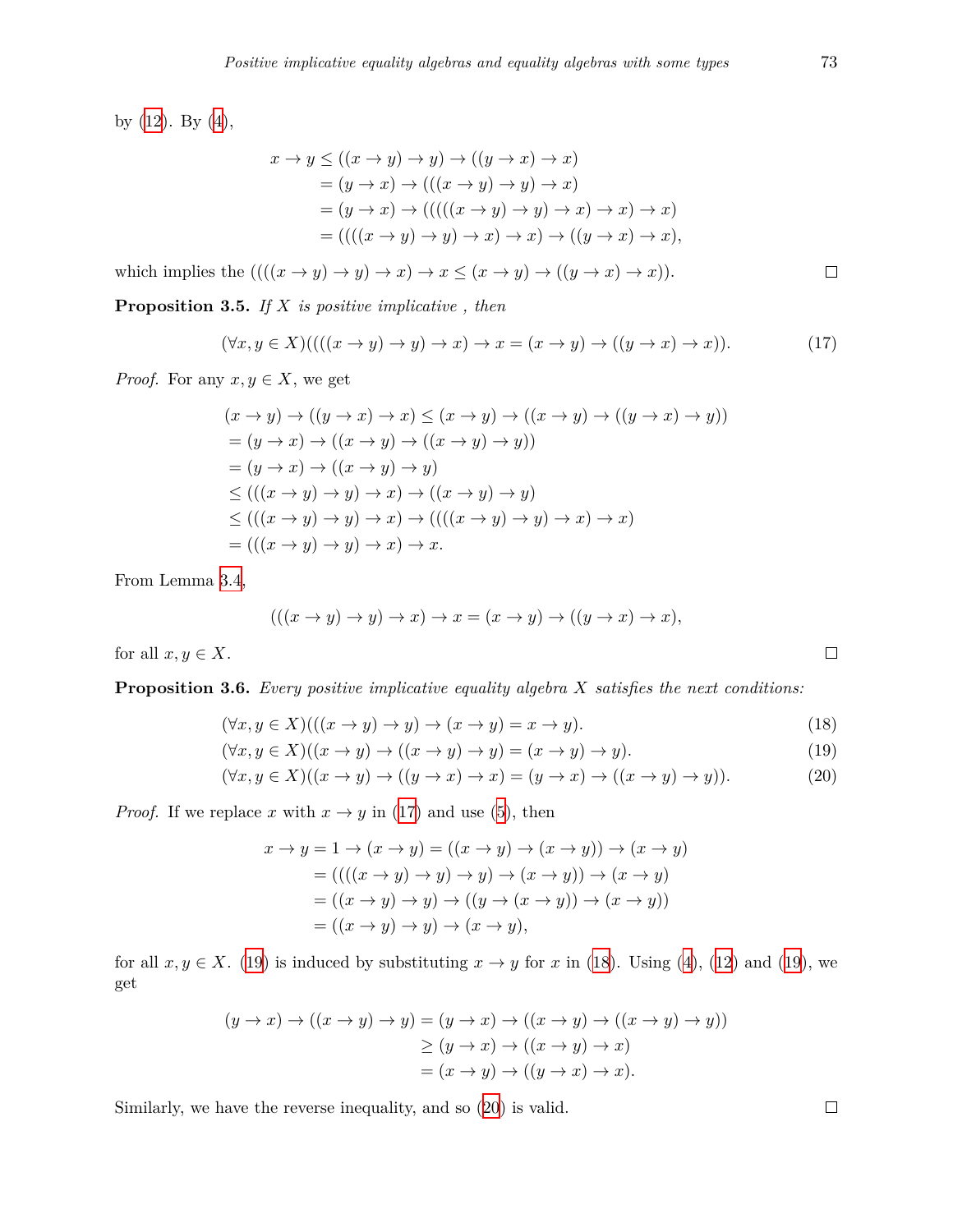We find conditions for converting an equality algebra to positive implicative one.

<span id="page-5-1"></span>**Theorem 3.7.** *If X satisfies the condition* [\(20\)](#page-4-3)*, then it is positive implicative.*

*Proof.* Cosider *X* satisfying the condition [\(20](#page-4-3)). If we put  $y := y \rightarrow x$  in (20), then

$$
y \to x = 1 \to (((y \to x) \to x) \to x)
$$
  
=  $(x \to (y \to x)) \to (((y \to x) \to x) \to x)$   
=  $((y \to x) \to x) \to ((x \to (y \to x)) \to (y \to x))$   
=  $((y \to x) \to x) \to (y \to x)$   
=  $y \to (((y \to x) \to x) \to x)$   
=  $y \to (y \to x).$ 

By Theorem [3.3,](#page-3-4) *X* is positive implicative.

Summarizing the above results induces characterizations of a positive implicative equality algebra which is described in the next theorem.

**Theorem 3.8.** *A structure X is positive implicative iff any one of conditions* ([17](#page-4-0))*,* ([18\)](#page-4-2)*,* [\(19](#page-4-1)) *and* ([20\)](#page-4-3) *is true.*

**Proposition 3.9.** *Every positive implicative equality algebra X satisfies the next assertion.*

$$
(\forall x, y \in X)(x \to (x \to y) = 1 \Rightarrow x \to y = 1). \tag{21}
$$

*Proof.* Assume that  $x \to (x \to y) = 1$  for all  $x, y \in X$ . If we put  $y := x$  and  $z := y$  in ([13\)](#page-2-1) and use  $(5)$  $(5)$  $(5)$ , then

$$
x \to y = 1 \to (x \to y) = (x \to x) \to (x \to y) = x \to (x \to y) = 1,
$$

for all  $x, y \in X$ .

**Theorem 3.10.** *If X satisfies the condition* [\(21](#page-5-0))*, then it is positive implicative.*

*Proof.* Using ([4](#page-2-3)), we get

$$
x \to (x \to ((x \to (x \to y)) \to y)) = (x \to (x \to y)) \to (x \to (x \to y)) = 1,
$$

and so  $1 = x \rightarrow ((x \rightarrow (x \rightarrow y)) \rightarrow y) = (x \rightarrow (x \rightarrow y)) \rightarrow (x \rightarrow y)$ . Since  $(x \rightarrow y) \rightarrow (x \rightarrow (x \rightarrow y))$  $y$ )) = 1, we obtain  $x \to (x \to y) = x \to y$ . Therefore *X* is a positive implicative equality algebra by Theorem [3.3.](#page-3-4)  $\Box$ 

Given  $a, b \in X$ , we define

$$
X(a,b) := \{x \in X \mid a \le b \to x\}.\tag{22}
$$

Clearly 1, *a* and *b* are contained in  $X(a, b)$ .

**Definition 3.11.** *The structure*  $X$  *is called an*  $\&$ -equality algebra if for all  $a, b \in X$ , the set  $X(a, b)$ *has the least element which is denoted by*  $a \diamond b$ .

<span id="page-5-0"></span> $\Box$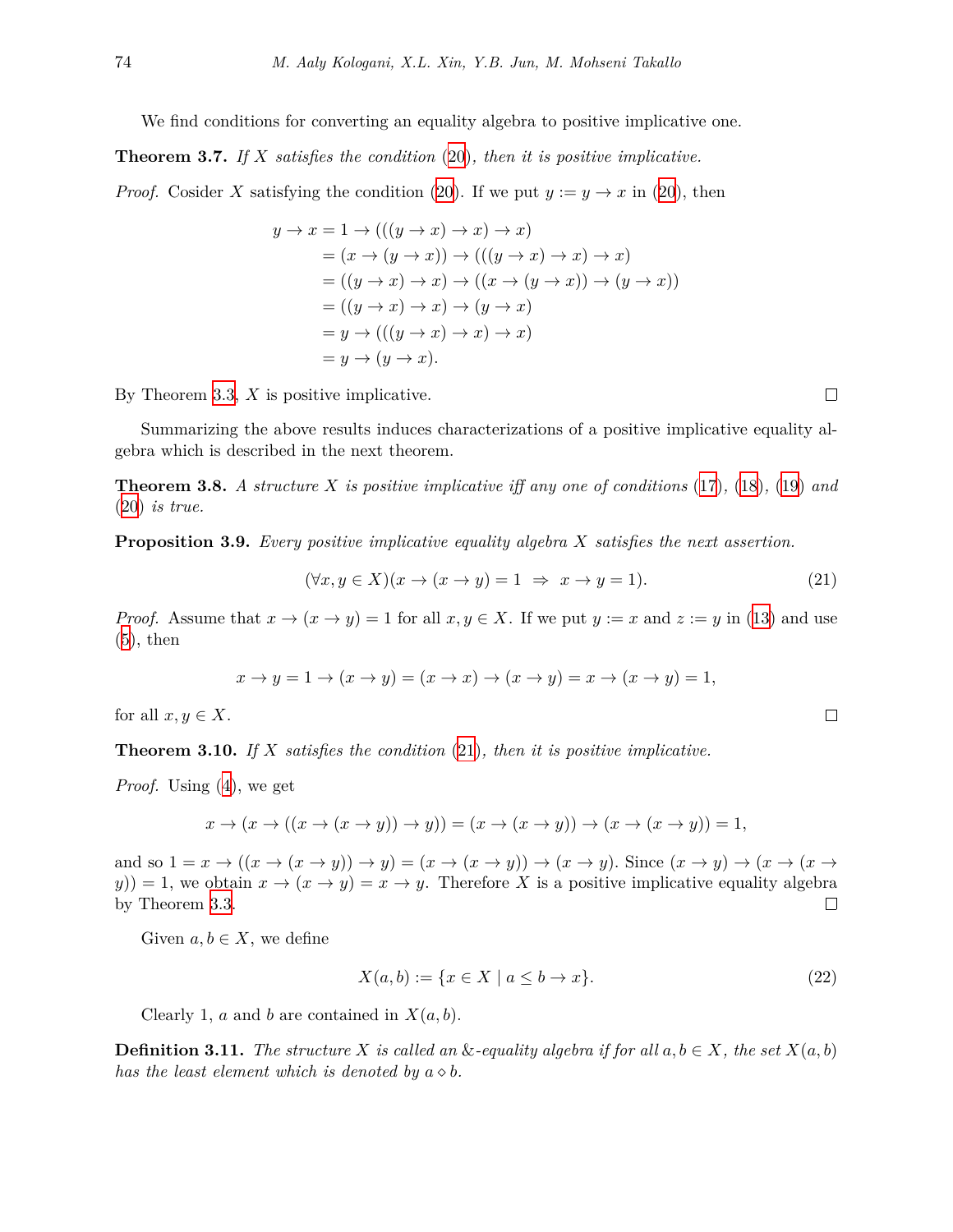Easily, we obtain

$$
(\forall a, b \in X)(a \diamond b \le a, a \diamond b \le b, a \diamond 1 = 1 \diamond a = a), \tag{23}
$$

in the &-equality algebra  $X$ (See [[2](#page-16-1)]).

<span id="page-6-2"></span>**Lemma 3.12.** [[2](#page-16-1)] *In an* &*-equality algebra X, we have*

$$
(1) (x \diamond y) \rightarrow z = x \rightarrow (y \rightarrow z),
$$

$$
(2) \ \ (x \to y) \diamond (y \to z) \le x \to z,
$$

- (3)  $x \diamond y \leq x \rightarrow y \leq (z \diamond x) \rightarrow (z \diamond y)$ .
- (4)  $x \diamond y = y \diamond x$ .
- (5)  $(x \diamond y) \diamond z = x \diamond (y \diamond z)$ .

$$
(6) \ x \leq y \ \Rightarrow \ x \diamond z \leq y \diamond z.
$$

<span id="page-6-5"></span>**Lemma 3.13.** [\[2\]](#page-16-1) For any elements a and b of X, if  $x \in X$  is infimum of  $x \diamond a \leq b$ , then  $x = a \rightarrow b$ .

<span id="page-6-7"></span>**Proposition 3.14.** *Suppose X is a positive implicative* &*-equality algebra. Then*

<span id="page-6-0"></span>
$$
(\forall x, y \in X)(x \le y \Rightarrow x \diamond y = x). \tag{24}
$$

<span id="page-6-4"></span><span id="page-6-1"></span>
$$
(\forall x \in X)(x \diamond x = x). \tag{25}
$$

$$
(\forall x, y, z \in X)(z \to (y \diamond x) = (z \to y) \diamond (z \to x)).
$$
\n
$$
(26)
$$

<span id="page-6-6"></span>
$$
(\forall x, y \in X)(x \diamond y = (x \to y) \diamond x). \tag{27}
$$

*Proof.* Consider  $x, y \in X$  is such that  $x \leq y$ . Then  $x \to y = 1$ . Since  $x \leq y \to (x \diamond y)$ , by ([4](#page-2-3)), ([5](#page-2-2)), ([9](#page-2-6)) and ([13\)](#page-2-1), we consequence

$$
x \to (x \diamond y) = 1 \to (x \to (x \diamond y)) = (x \to y) \to (x \to (x \diamond y)) = x \to (y \to (x \diamond y)) = 1.
$$

Hence  $x \diamond y = x$ , and ([24](#page-6-0)) is valid. ([25\)](#page-6-1) is obtained by taking  $y := x$  in ([24\)](#page-6-0). Using Lemma [3.12](#page-6-2)(3), we get

$$
z \to x \le (y \diamond z) \to (y \diamond x) = (z \diamond y) \to (y \diamond x). \tag{28}
$$

From [\(6\)](#page-2-9), clearly  $z \circ y \leq (z \to x) \to (y \circ x)$ . If we take  $x := y$  and  $y := z$  in ([28\)](#page-6-3) and use [\(25](#page-6-1)), ([12\)](#page-2-5) and [\(4\)](#page-2-3), then

<span id="page-6-3"></span>
$$
z \to y \le (z \diamond z) \to (z \diamond y) = z \to (z \diamond y)
$$
  
\n
$$
\le z \to ((z \to x) \to (y \diamond x))
$$
  
\n
$$
= (z \to x) \to (z \to (y \diamond x)),
$$

that is,  $z \to (y \diamond x) \in X(z \to y, z \to x)$ . Therefore

$$
(z \to y) \diamond (z \to x) \leq z \to (y \diamond x).
$$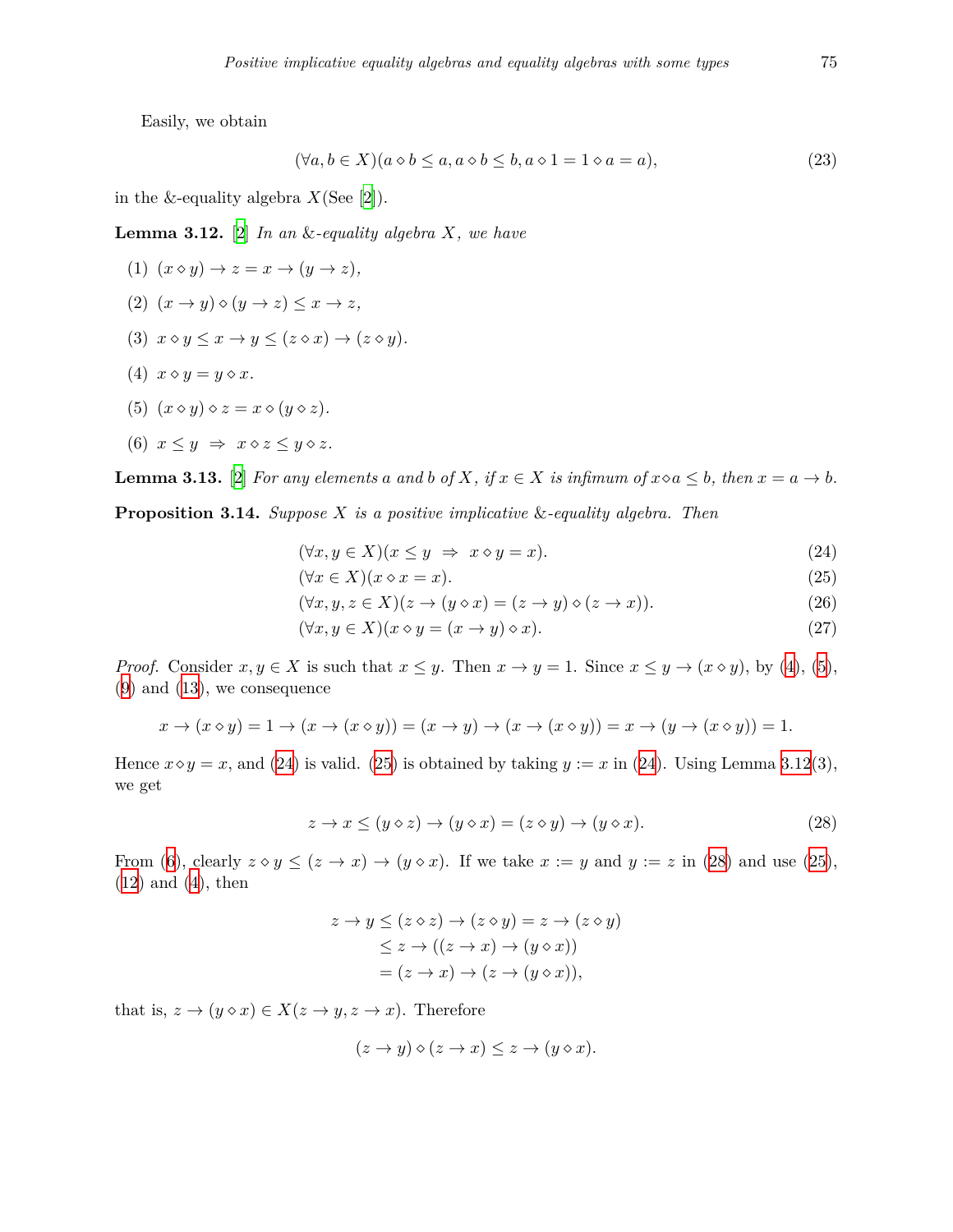Since  $y \circ x \le x$  and  $y \circ x \le y$ , we have  $z \to (y \circ x) \le z \to x$  and  $z \to (y \circ x) \le z \to y$  by [\(12](#page-2-5)). Hence

$$
z \to (y \diamond x) = (z \to (y \diamond x)) \diamond (z \to (y \diamond x))
$$
  
\n
$$
\leq (z \to y) \diamond (z \to (y \diamond x))
$$
  
\n
$$
\leq (z \to y) \diamond (z \to x),
$$

by ([25\)](#page-6-1) and ([12\)](#page-2-5). Therefore  $z \to (y \diamond x) = (z \to y) \diamond (z \to x)$  for all  $x, y, z \in X$ . If  $x, y \in X$ , then obviously  $y \diamond x$  is a lower bound of  $\{x, y\}$ . Suppose  $z \in X$  is a lower bound of  $\{x, y\}$ . Then  $z \rightarrow x = 1$  and  $z \rightarrow y = 1$ . By ([25\)](#page-6-1) and [\(26\)](#page-6-4),

$$
z \to (y \diamond x) = (z \to y) \diamond (z \to x) = 1 \diamond 1 = 1,
$$

i.e.,  $z \leq y \diamond x$ . Therefore  $y \diamond x$  is the greatest lower bound of  $\{x, y\}$ . Lemma [3.13](#page-6-5) implies that  $(x \rightarrow y) \diamond x \leq y$ . Thus

$$
(x \to y) \diamond x = (x \to y) \diamond (x \diamond x) = ((x \to y) \diamond x) \diamond x \le y \diamond x,
$$

by [\(25](#page-6-1)) and Lemma [3.12](#page-6-2). Obviously,  $y \circ x \leq (x \to y) \circ x$ . Therefore [\(27\)](#page-6-6) is valid.

**Theorem 3.15.** *Every* &*-equality algebra X satisfying the condition* ([27\)](#page-6-6) *is positive implicative.*

*Proof.* Assume that an &-equality algebra *X* satisfies the condition [\(27](#page-6-6)). Using Lemma [3.12](#page-6-2)(1) and  $(27)$  $(27)$ , we get

$$
y \to x = (1 \diamond y) \to x = ((y \to y) \diamond y) \to x = (y \diamond y) \to x = y \to (y \to x),
$$

for all  $x, y \in X$ . By Theorem [3.3,](#page-3-4) we have X is positive implicative.

**Corollary 3.16.** *If an* &*-equality algebra X satisfies one of the conditions* [\(24](#page-6-0))*,* ([25\)](#page-6-1) *and* ([26\)](#page-6-4)*, then it is positive implicative.*

<span id="page-7-0"></span>**Theorem 3.17.** *Every bounded commutative equality algebra is an* &*-equality algebra.*

*Proof.* Consider X is a bounded commutative equality algebra. Suppose  $\diamond$  is an operation on X defined by

 $\diamond: X \times X \to X, \ (a, b) \mapsto \neg(b \to \neg a).$ 

Then  $b \le (b \to \neg a) \to \neg a = a \to \neg (b \to \neg a) = a \to (a \diamond b)$ , and so  $a \diamond b \in X(a, b)$ . If  $x \in X(a, b)$ , then  $b \leq a \rightarrow x$ . Thus

$$
1 = b \to (a \to x) = b \to (a \to \neg\neg x) = \neg x \to (b \to \neg a),
$$

that is,  $\neg x \leq b \rightarrow \neg a$ . Hence  $a \diamond b = \neg(b \rightarrow \neg a) \leq \neg \neg x = x$ . This shows that  $a \diamond b$  is the least element of  $X(a, b)$  for all  $a, b \in X$ . Therefore X is an &-equality algebra.  $\Box$ 

**Corollary 3.18.** *Every bounded commutative equality algebra X satisfying the condition* ([27\)](#page-6-6) *is positive implicative.*

The next example illustrates Theorem [3.17](#page-7-0).

<span id="page-7-1"></span>**Example 3.19.** *Assume*  $X = \{0, a, b, 1\}$  *has the next Hasse diagram.* 

 $\Box$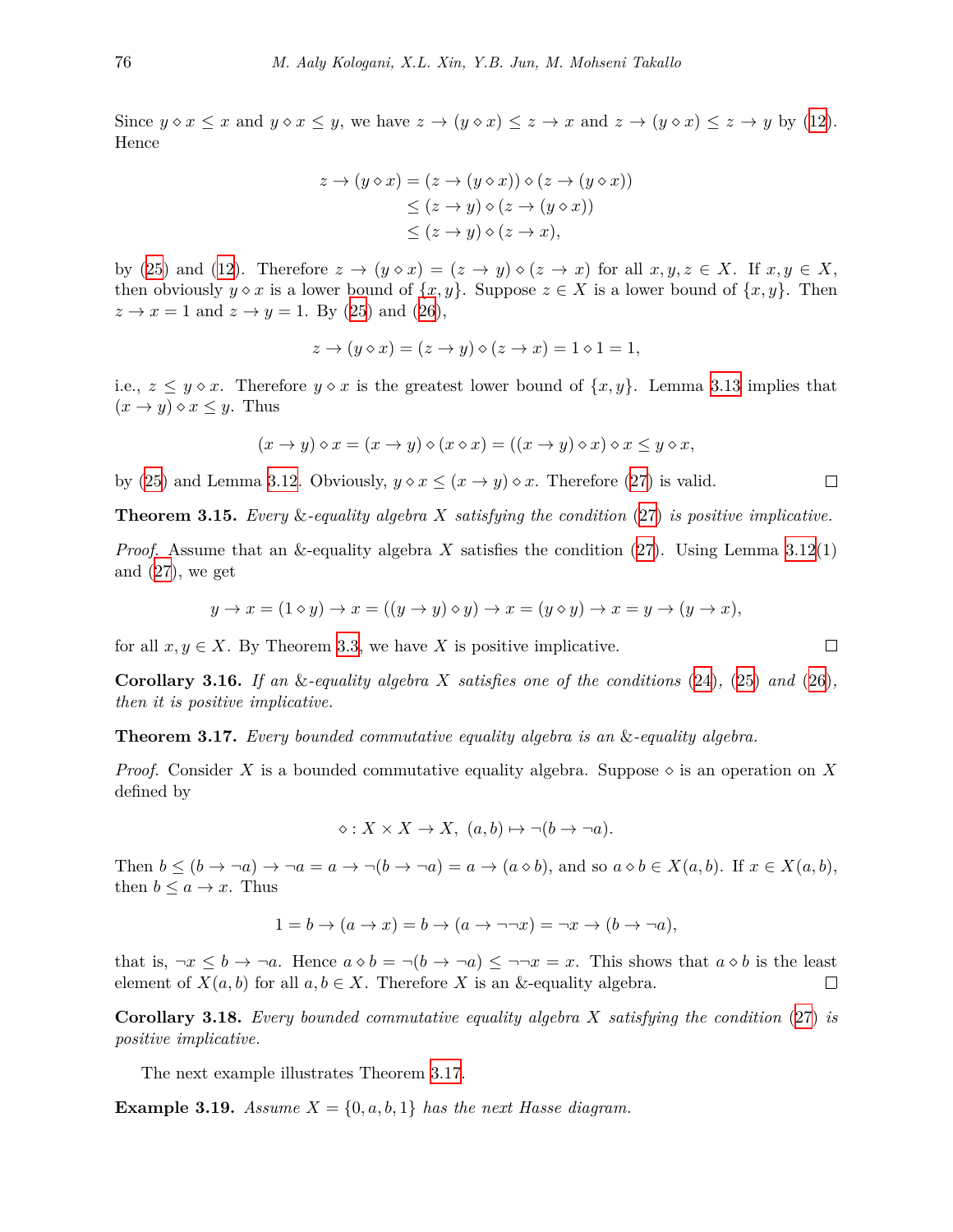

<span id="page-8-0"></span>*Now, we define a binary operation*  $∼$  *on*  $X$  *by Table [3.](#page-8-0) Then the implication*  $(→)$  *is given by Table* 

| $\sim$           |         | $\boldsymbol{a}$ |                  |         |
|------------------|---------|------------------|------------------|---------|
|                  |         |                  | $\boldsymbol{a}$ |         |
| $\boldsymbol{a}$ |         |                  |                  | $\it a$ |
|                  | $\it a$ | 0                |                  |         |
|                  |         | $\boldsymbol{a}$ |                  |         |

Table 3: Cayley table for the implication "*∼*"

<span id="page-8-1"></span>*[4](#page-8-1). Also we can verity that it is an* &*-equality algebra in which the* &*-operation is given by Table [5.](#page-8-2)*

Table 4: Cayley table for the implication "*→*"

| $\rightarrow$    |         | $\it a$ |  |
|------------------|---------|---------|--|
| O                |         |         |  |
| $\boldsymbol{a}$ | h       |         |  |
|                  | $\it a$ | $\it a$ |  |
|                  |         | $\it a$ |  |

<span id="page-8-2"></span>Table 5: Cayley table for the binary operation "&"

| $\&$             | $\boldsymbol{a}$ |   |         |
|------------------|------------------|---|---------|
| $\overline{0}$   | $\left( \right)$ | ∩ |         |
| $\boldsymbol{a}$ | $\boldsymbol{a}$ | 0 | $\it a$ |
| $\boldsymbol{b}$ | 0                | h |         |
| 1                | $\boldsymbol{a}$ | h |         |

Now, by an example we show that a bounded &-equality algebra which is not commutative exists.

**Example 3.20.** *Consider X which is given in Example [3.2](#page-2-10). Then the* &*-operation in X is given by Table [6](#page-9-0). Hence X is a bounded* &*-equality algebra. But it is not commutative since*  $(c \to 0) \to 0 \neq (0 \to c) \to c$ .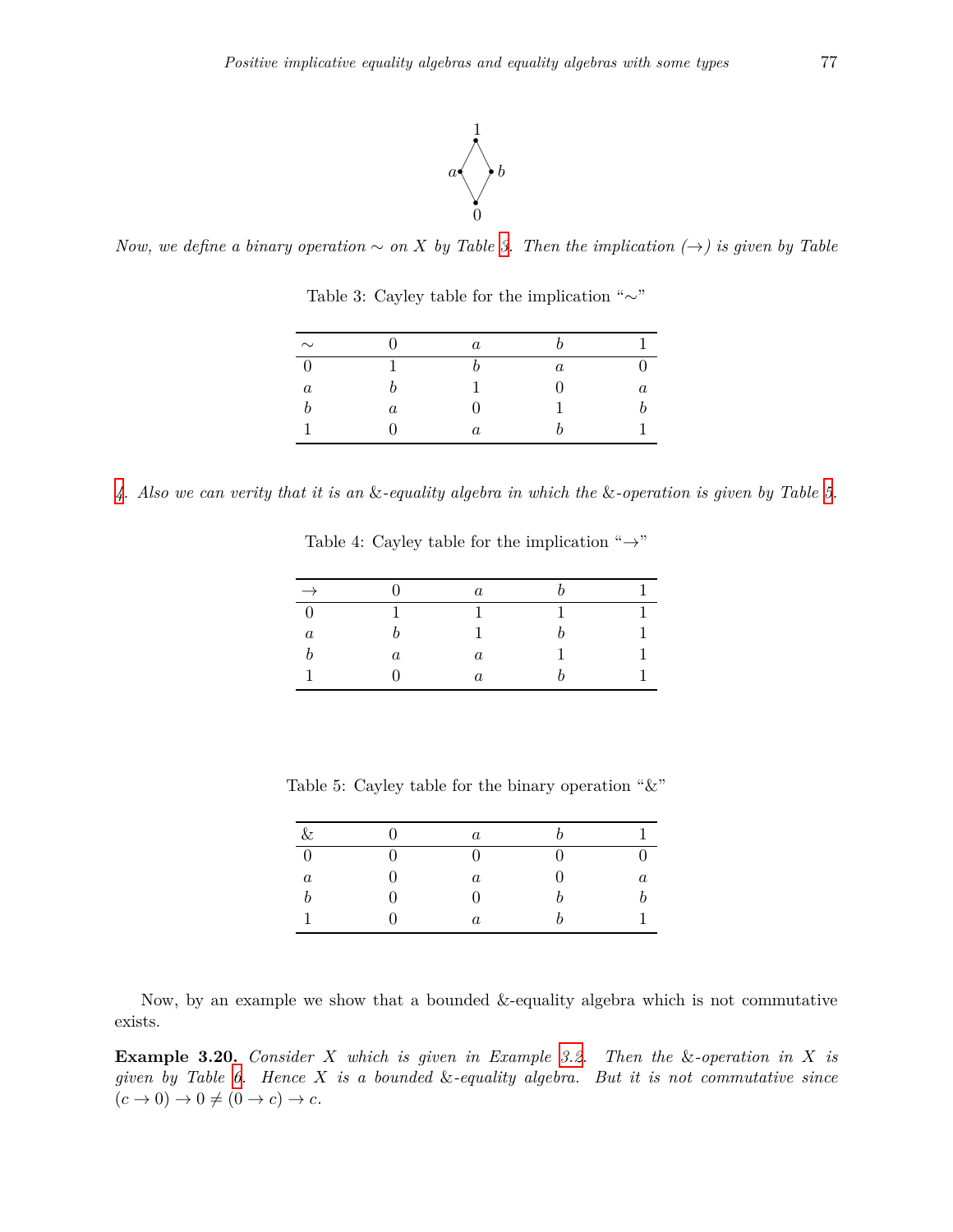<span id="page-9-0"></span>

| &                |                   | $\alpha$         |               | $\mathcal{C}$ |         |
|------------------|-------------------|------------------|---------------|---------------|---------|
| $\boldsymbol{0}$ | $\mathbf{0}$      | 0                | 0             | 0             |         |
| $\boldsymbol{a}$ | $\mathbf{0}$      | $\boldsymbol{a}$ | $\mathfrak c$ | $\mathfrak c$ | $\it a$ |
| $\boldsymbol{b}$ | $\mathbf{\Omega}$ | $\mathfrak{c}$   |               | $\mathfrak c$ | h       |
| $\boldsymbol{c}$ |                   | $\mathfrak{c}$   | С             | $\mathfrak c$ | $\,c\,$ |
|                  |                   | $\boldsymbol{a}$ |               | C             |         |

Table 6: Cayley table for the operation " $&$ "

The next theorem is an immediate consequence of Proposition [3.14](#page-6-7) and Lemma [3.12.](#page-6-2)

**Theorem 3.21.** *Every positive implicative* &*-equality algebra is a Brouwerian semi-lattice.*

**Corollary 3.22.** *If every bounded commutative equality algebra is positive implicative, then it is a semi-Brouwerian algebra.*

# **4 Equality algebras of type** (*m, n*; *i, j*)

For any  $x, y \in X$ , we define

$$
X_{(1,1)}(x,y) := (y \to x) \to x,\tag{29}
$$

$$
X_{(i+1,j)}(x,y) := (y \to x) \to X_{(i,j)}(x,y),\tag{30}
$$

$$
X_{(i,j+1)}(x,y) := (x \to y) \to X_{(i,j)}(x,y),\tag{31}
$$

where *i* and *j* are natural numbers. Easily  $x \leq X_{(1,1)}(y,x)$ ,  $y \leq X_{(1,1)}(x,y)$ , and  $X_{(1,1)}(x,y) \rightarrow$  $x = y \rightarrow x$ .

**Definition 4.1.** *Suppose m, n, i and j are natural numbers. The structure X is said to be of type*  $(m, n; i, j)$  if  $X_{(m,n)}(x, y) = X_{(i,j)}(y, x)$  for all  $x, y \in X$ .

**Example 4.2.** *(1) Consider X which is given in Example [3.19](#page-7-1). It is routine to check that it is* an equality algebra of type  $(2, 1; 2, 1)$ *.* 

<span id="page-9-1"></span> $(2)$  *Assume*  $X = \{0, a, b, 1\}$  *is a chain such that*  $0 \le a \le b \le 1$ *. Then*  $(X, \wedge, 1)$  *is a commutative idempotent integral monoid. We define a binary operation*  $\sim$  *on X by Table [7](#page-9-1). Then*  $(X, \wedge, \sim, 1)$ 

| $\sim$  | a.      |   |  |
|---------|---------|---|--|
|         |         |   |  |
| $\it a$ |         | а |  |
|         | $\it a$ |   |  |
|         | $\it a$ |   |  |

Table 7: Cayley table for the implication "*∼*"

*is a positive implicative equality algebra, and the implication "* $\rightarrow$ *" is given by Table [8](#page-10-0). By routine calculation, we can see that*  $X$  *is an equality algebra of type*  $(2, 2, 1, 2)$ *.*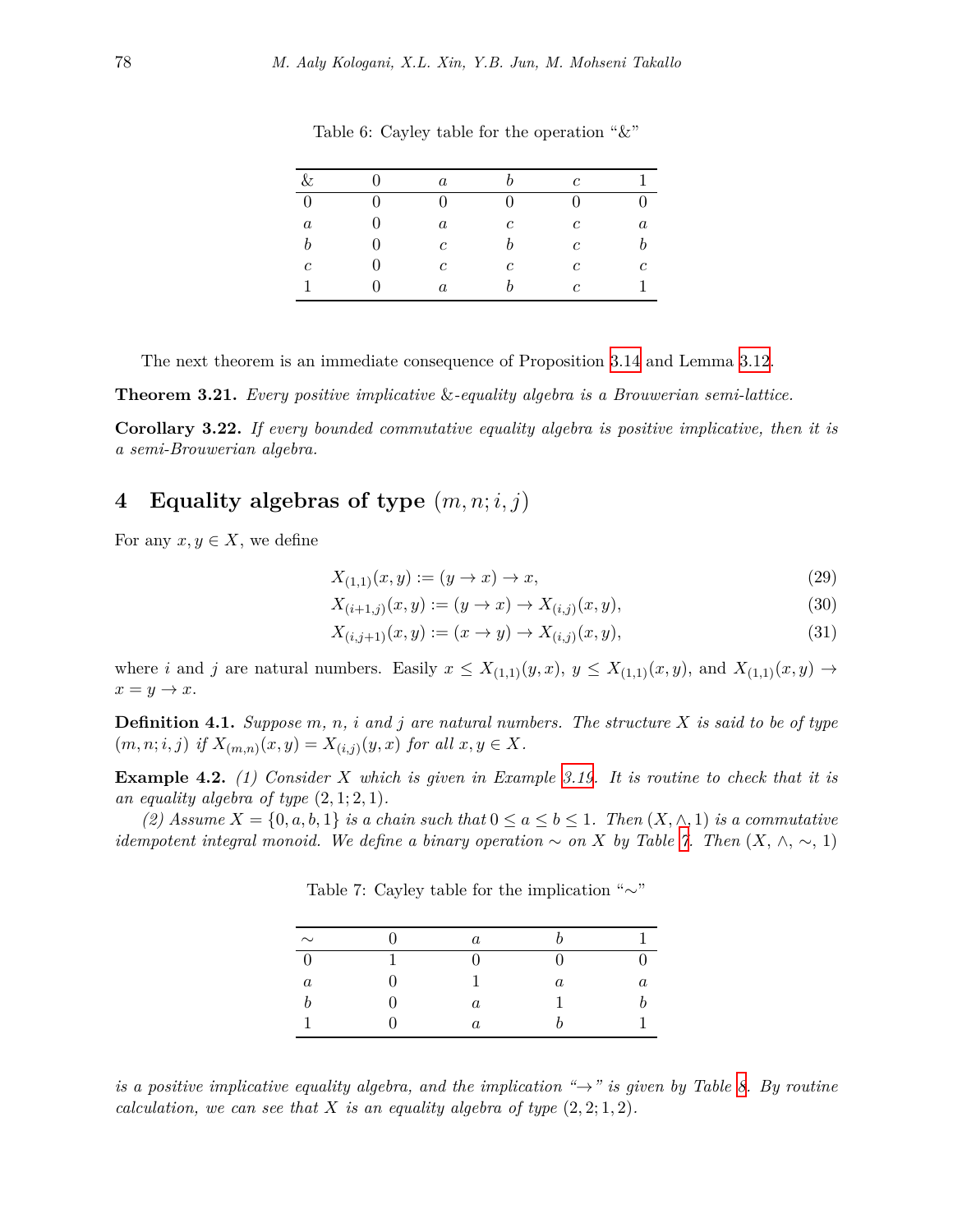<span id="page-10-0"></span>

| $\rightarrow$ | $\it a$ |  |
|---------------|---------|--|
|               |         |  |
| $\it a$       |         |  |
|               | a       |  |
|               | $\it a$ |  |

Table 8: Cayley table for the implication "*→*"

<span id="page-10-1"></span>**Example 4.3.** *Every commutative equality algebra is an equality algebra of type* (1*,* 1; 1*,* 1)*.*

By Example [4.3](#page-10-1), we know that equality algebra of type  $(m, n; i, j)$  is a generalization of commutative equality algebra.

#### **Proposition 4.4.** *In X, we have*

- (1) If *m* is fixed, then  $X_{(m,n)}(x,y) \leq X_{(m,1)}(x,y)$  and  $X_{(m,n)}(y,x) \leq X_{(m,1)}(y,x)$ ,
- (2) If *n* is fixed, then  $X_{(m,n)}(x,y) \leq X_{(1,m)}(x,y)$  and  $X_{(m,n)}(y,x) \leq X_{(1,m)}(y,x)$ ,
- (3) If  $m \leq i$  and  $n \leq j$ , then  $X_{(m,n)}(x, y) \leq X_{(i,j)}(x, y)$ ,
- (4)  $X_{(i,j-1)}(y,x) \to X_{(m-1,n)}(x,y) \leq X_{(i,j)}(y,x) \to X_{(m,n)}(x,y)$ ,
- (5)  $X_{(i-1,j)}(y,x) \to X_{(m,n-1)}(x,y) \leq X_{(i,j)}(y,x) \to X_{(m,n)}(x,y)$ ,
- (6) If  $n \geq 2$ , then  $X_{(1,1)}(y,x) \leq X_{(m,n)}(x,y)$ ,  $X_{(1,1)}(x,y) \leq X_{(m,n)}(y,x)$ ,

*for all*  $x, y \in X$ *.* 

*Proof.* (1) and (2) are clear. Easily, we consequence  $X_{(m,n)}(x,y) \leq X_{(m+1,n)}(x,y)$  and  $X_{(m,n)}(x,y) \leq X_{(m+1,n)}(x,y)$  $X_{(m,n+1)}(x, y)$ . Hence the mathematical inducetion induces (3).

 $(4)$  and  $(5)$ . Using  $(4)$  and  $(9)$  $(9)$  $(9)$ , we get

$$
X_{(i,j-1)}(y,x) \to X_{(m-1,n)}(x,y) \le ((y \to x) \to X_{(i,j-1)}(y,x)) \to ((y \to x) \to X_{(m-1,n)}(x,y))
$$
  
=  $X_{(i,j)}(y,x) \to X_{(m,n)}(x,y),$ 

and

$$
X_{(i-1,j)}(y,x) \to X_{(m,n-1)}(x,y) \le ((x \to y) \to X_{(i-1,j)}(y,x)) \to ((x \to y) \to X_{(m,n-1)}(x,y))
$$
  
=  $X_{(i,j)}(y,x) \to X_{(m,n)}(x,y),$ 

for all  $x, y \in X$ .

(6) We first prove that  $X_{(1,1)}(y, x) \leq X_{(m,2)}(x, y)$  for all  $x, y \in X$ . Using [\(8](#page-2-8)) and [\(12](#page-2-5)), we have

$$
X_{(1,1)}(y,x) = (x \to y) \to y \le (x \to y) \to ((y \to x) \to x)
$$
  
=  $(x \to y) \to X_{(1,1)}(x,y) = X_{(1,2)}(x,y)$ .

Suppose that  $X_{(1,1)}(y, x) \leq X_{(k,2)}(x, y)$  for any  $k \neq 1$ )  $\in \mathbb{N}$ . Then

$$
X_{(1,1)}(y,x) \le X_{(k,2)}(x,y) \le (y \to x) \to X_{(k,2)}(x,y) = X_{(k+1,2)}(x,y),
$$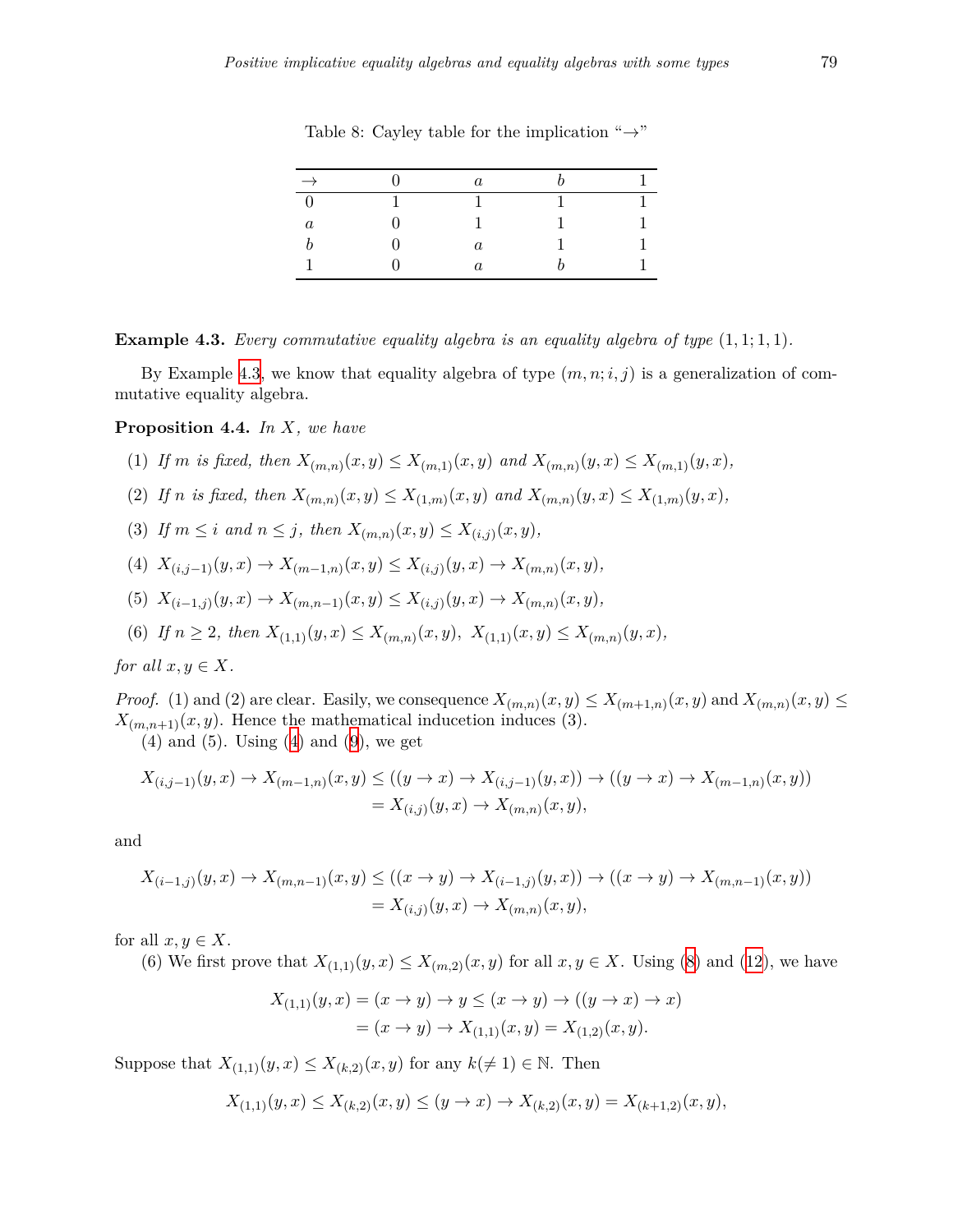by ([7](#page-2-4)). Hense,  $X_{(1,1)}(y,x) \leq X_{(m,2)}(x,y)$  for all  $m \in \mathbb{N}$  by mathematical induction on  $m$ . Now, suppose that  $X_{(1,1)}(y,x) \leq X_{(m,n)}(x,y)$  for all  $m, n \in \mathbb{N}$  with  $n \neq 1$ . Then

$$
X_{(1,1)}(y,x) \le X_{(m,n)}(x,y)
$$
  
\n
$$
\le (y \to x) \to X_{(m,n)}(x,y)
$$
  
\n
$$
\le (x \to y) \to ((y \to x) \to X_{(m,n)}(x,y))
$$
  
\n
$$
\le (y \to x) \to ((x \to y) \to X_{(m,n)}(x,y))
$$
  
\n
$$
\le (y \to x) \to X_{(m,n+1)}(x,y)
$$
  
\n
$$
= X_{(m+1,n+1)}(x,y).
$$

Therefore  $X_{(1,1)}(y,x) \leq X_{(m,n)}(x,y)$  by mathematical induction. Similarly, we have  $X_{(1,1)}(x,y) \leq$ *X*(*m,n*) (*y, x*).

We consider conditions for equality algebra of type  $(m, n; i, j)$  to be commutative and/or positive implicative.

**Lemma 4.5.** If for  $x, y \in X$ ,  $x \le y$ , then  $X_{(1,1)}(y,x) = y$  and  $X_{(m,n)}(x,y) = X_{(m,1)}(x,y)$  for all *natural numbers m and n.*

*Proof.* Straightforward.

<span id="page-11-0"></span>**Lemma 4.6** ([[14\]](#page-17-3)). *The structure*  $X$  *is commutative iff* 

$$
(\forall x, y \in X)(y \le x \Rightarrow x = (x \to y) \to y).
$$

<span id="page-11-1"></span>**Theorem 4.7.** If  $X$  is of types  $(1, 1; i, j)$ , then it is commutative.

*Proof.* Assume that *X* is of type  $(1, 1; i, j)$  and suppose  $x, y \in X$  such that  $y \leq x$ . Then

$$
x = X_{(1,1)}(x,y) = X_{(i,j)}(y,x) = X_{(i,1)}(y,x) \ge X_{(1,1)}(y,x) \ge x,
$$

and so  $x = X_{(1,1)}(y, x) = (x \rightarrow y) \rightarrow y$ . Therefore *X* is commutative by Lemma [4.6.](#page-11-0)

**Corollary 4.8.** If  $X$  is of type  $(m, 1; i, j)$ , then it is commutative.

*Proof.* Assume that *X* is of type  $(m, 1; i, j)$  and suppose  $x, y \in X$  such that  $y \leq x$ . Then  $X_{(m,1)}(x,y) = X_{(i,j)}(y,x)$  and

$$
X_{(m,1)}(x,y) = (y \to x)^{m-1} \to X_{(1,1)}(x,y) = 1 \to X_{(1,1)}(x,y) = X_{(1,1)}(x,y).
$$

Moreover, by Theorem [4.7,](#page-11-1) *X* is commutative.

**Corollary 4.9.** *If X is of type* (*m, n*;*i,* 1)*, then it is commutative.*

*Proof.* Assume that *X* is of type  $(m, n; i, 1)$  and let  $x, y \in X$  such that  $y \leq x$ . Then  $X_{(m,n)}(x, y) =$  $X_{(i,1)}(y, x)$  and

$$
X_{(i,1)}(y,x) = X_{(m,n)}(x,y) = (y \to x)^{m-1} \to X_{(1,n)}(x,y) = X_{(1,n)}(x,y).
$$

Then *X* is of type  $(i, 1; 1, n)$ . By Theorem [4.7,](#page-11-1) *X* is commutative.

 $\Box$ 

 $\Box$ 

 $\Box$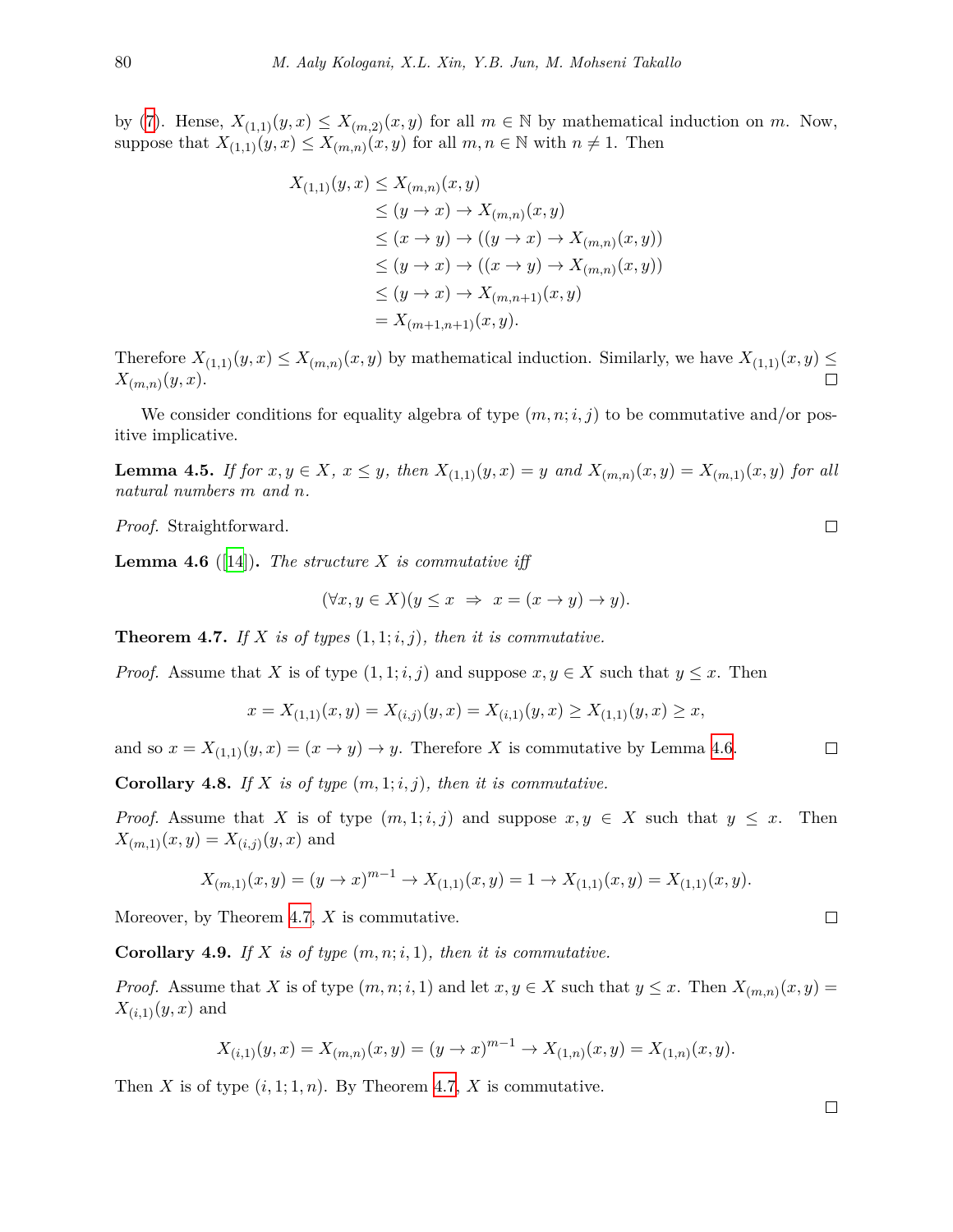For any *x* and *y* of *X*, we define

$$
y^1 \to x := y \to x \text{ and } y^n \to x := y \to (y^{n-1} \to x). \tag{32}
$$

**Proposition 4.10.** For any natural numbers  $m$  and  $n$  with  $m < n$ , we have

$$
(\forall x, y \in X)(y^m \to x = y^n \to x \implies (\forall k \in \mathbb{N})(y^{m+k} \to x = y^m \to x)).\tag{33}
$$

*Proof.* Consider  $x, y \in X$  such that  $y^m \to x = y^n \to x$  for all  $m, n \in \mathbb{N}$  with  $m < n$ . Using ([7](#page-2-4)), we have  $y^m \to x \leq y^{m+1} \to x \leq y^n \to x = y^m \to x$  for all  $x, y \in X$ . Hence

$$
y^m \to x = y^{m+1} \to x = y^{m+2} \to x = \dots = y^{m+k} \to x,
$$

for any  $k \in \mathbb{N}$ .

**Proposition 4.11.** *Every X satisfies:*

$$
(\forall n \in \mathbb{N})(\forall x, y \in X)(y^n \to x = (X_{(1,1)}(x,y))^n \to x).
$$
\n(34)

*Proof.* Assume  $x, y \in X$  and  $n \in \mathbb{N}$ . If  $n = 1$ , then

<span id="page-12-0"></span>
$$
(X_{(1,1)}(x,y)) \to x = ((y \to x) \to x) \to x = y \to x.
$$

Suppose  $y^k \to x = (X_{(1,1)}(x,y))^k \to x$  for  $k \in \mathbb{N}$ . Then

$$
(X_{(1,1)}(x,y))^{k+1} \to x = ((y \to x) \to x)^{k+1} \to x
$$
  

$$
= ((y \to x) \to x)^k \to (((y \to x) \to x) \to x)
$$
  

$$
= ((y \to x) \to x)^k \to (y \to x)
$$
  

$$
= y \to (((y \to x) \to x)^k \to x)
$$
  

$$
= y \to ((X_{(1,1)}(x,y))^k \to x)
$$
  

$$
= y \to (y^k \to x)
$$
  

$$
= y^{k+1} \to x.
$$

By mathematical induction, we get  $y^n \to x = (X_{(1,1)}(x,y))^n \to x$  for all  $n \in \mathbb{N}$  and  $x, y \in X$ .  $\Box$ **Proposition 4.12.** *Every*  $X$  *of type*  $(m, n; i, j)$  *satisfies:* 

$$
(\forall x, y \in X)(y^n \to x = y^i \to x). \tag{35}
$$

*Proof.* Using ([34\)](#page-12-0), we have

$$
X_{(m,n)}(y \to x, x)
$$
  
=  $(x \to (y \to x))^{m-1} \to X_{(1,n)}(y \to x, x)$   
=  $(x \to (y \to x))^{m-1} \to (((y \to x) \to x)^{n-1} \to X_{(1,1)}(y \to x, x))$   
=  $(x \to (y \to x))^{m-1} \to (((y \to x) \to x)^{n-1} \to ((x \to (y \to x)) \to (y \to x)))$   
=  $(x \to (y \to x))^{m} \to (((y \to x) \to x)^{n-1} \to (y \to x))$   
=  $1 \to (y \to (X_{(1,1)}(x, y))^{n-1} \to x)$   
=  $y \to (y^{n-1} \to x) = y^{n} \to x$ ,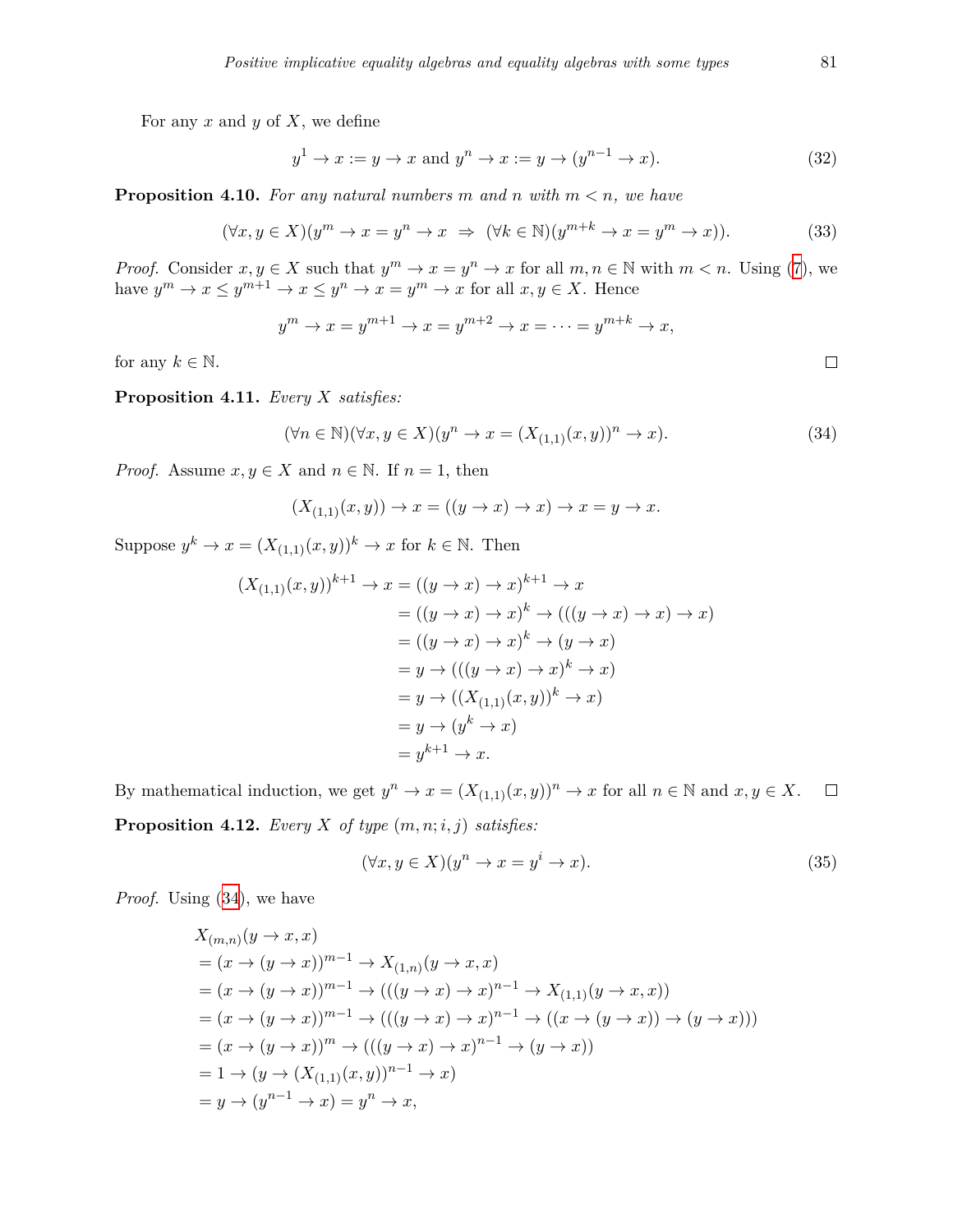and

$$
X_{(i,j)}(x, y \to x)
$$
  
=  $(x \to (y \to x))^{j-1} \to X_{(i,1)}(x, y \to x)$   
=  $(x \to (y \to x))^{j-1} \to (((y \to x) \to x)^{i-1} \to X_{(1,1)}(x, y \to x))$   
=  $((y \to x) \to x)^{i-1} \to (((y \to x) \to x) \to x)$   
=  $((y \to x) \to x)^{i-1} \to (y \to x)$   
=  $y \to (((y \to x) \to x)^{i-1} \to x)$   
=  $y \to ((X_{(1,1)}(x, y))^{i-1} \to x)$   
=  $y \to (y^{i-1} \to x)$   
=  $y^i \to x$ ,

for all  $x, y \in X$ . Thus  $y^n \to x = y^i \to x$  for all  $x, y \in X$ .

**Proposition 4.13.** *Every*  $X$  *of type*  $(i, i; i, i)$  *is an equality algebra of types*  $(i, m; m, i)$  *and*  $(m, i; i, m)$ *, where*  $i, m \in \mathbb{N}$  *and*  $m \geq i$ *.* 

*Proof.* Suppose  $i, m \in \mathbb{N}$  with  $m \geq i$  and  $m = i + k$ . Since *X* is of type  $(i, i; i, i)$ , we have  $X_{(i,i)}(x, y) = X_{(i,i)}(y, x)$  for all  $x, y \in X$ . Then

$$
X_{(i,m)}(x,y) = (x \to y) \to X_{(i,m-1)}(x,y)
$$
  
\n
$$
= (x \to y) \to ((x \to y) \to X_{(i,m-2)}(x,y))
$$
  
\n
$$
= (x \to y)^2 \to X_{(i,m-2)}(x,y)
$$
  
\n
$$
\vdots
$$
  
\n
$$
= (x \to y)^k \to X_{(i,m-k)}(x,y)
$$
  
\n
$$
= (x \to y)^k \to X_{(i,i)}(x,y)
$$
  
\n
$$
= (x \to y)^k \to X_{(i,i)}(y,x)
$$
  
\n
$$
= (x \to y)^{k-1} \to ((x \to y) \to X_{(i,i)}(y,x))
$$
  
\n
$$
= (x \to y)^{k-1} \to X_{(i+1,i)}(y,x)
$$
  
\n
$$
\vdots
$$
  
\n
$$
= (x \to y) \to X_{(i+k-1,i)}(y,x)
$$
  
\n
$$
= X_{(i+k,i)}(y,x)
$$
  
\n
$$
= X_{(m,i)}(y,x).
$$

Hence *X* is of type  $(i, m; m, i)$ . By the similar way, we can prove that *X* is of type  $(m, i; i, m)$ .  $\Box$ 

**Corollary 4.14.** *Every commutative equality algebra is of types*  $(1, m; m, 1)$  *and*  $(m, 1; 1, m)$  *for*  $all \ m \in \mathbb{N}$ .

**Theorem 4.15.** *The structure*  $X$  *is positive implicative iff it is of type*  $(1, 2; 1, 2)$ *.* 

*Proof.* If *X* is positive implicative, then

$$
X_{(1,2)}(x,y)=(x\to y)\to ((y\to x)\to x)=(y\to x)\to ((x\to y)\to y)=X_{(1,2)}(y,x),
$$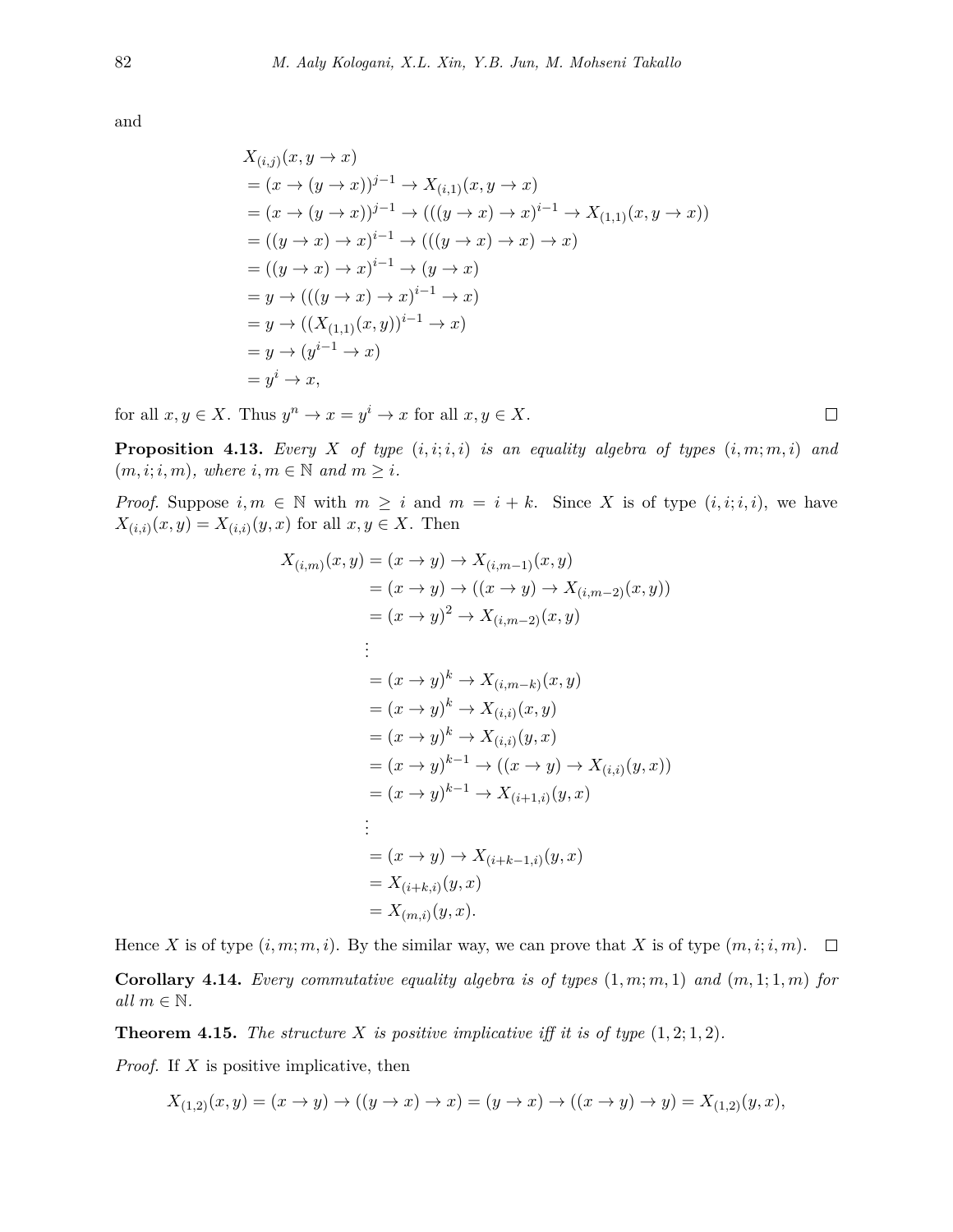for all  $x, y \in X$  by ([20\)](#page-4-3). Hence *X* is of type  $(1, 2, 1, 2)$ . Consider *X* is of types  $(1, 2, 1, 2)$ . Then

$$
(x \to y) \to ((y \to x) \to x) = X_{(1,2)}(x, y) = X_{(1,2)}(y, x) = (y \to x) \to ((x \to y) \to y),
$$

for all  $x, y \in X$ . Therefore *X* is positive implicative by Theorem [3.7.](#page-5-1)

<span id="page-14-0"></span>**Theorem 4.16.** *Suppose*  $X$  *is a positive implicative equality algebra. If it is of type*  $(m, n; i, j)$ *for all*  $m, n, i, j \in \mathbb{N}$ *, iff it can be reduced of type*  $(2, 2, 2, 2)$ *.* 

*Proof.* Let *X* be positive implicative of type  $(m, n; i, j)$ . Then by Theorem [3.3](#page-3-4), we get that,

$$
X_{(m,n)}(x,y) = (x \to y)^{n-1} \to X_{(m,1)}(x,y)
$$
  
=  $(x \to y) \to X_{(m,1)}(x,y)$   
=  $(x \to y) \to ((y \to x)^{m-1} \to X_{(1,1)}(x,y))$   
=  $(x \to y) \to ((y \to x) \to X_{(1,1)}(x,y))$   
=  $X_{(2,2)}(x,y),$ 

and

$$
X_{(i,j)}(y,x) = (y \to x)^{j-1} \to X_{(i,1)}(y,x)
$$
  
=  $(y \to x) \to X_{(i,1)}(y,x)$   
=  $(y \to x) \to ((x \to y)^{i-1} \to X_{(1,1)}(y,x))$   
=  $(y \to x) \to ((x \to y) \to X_{(1,1)}(y,x))$   
=  $X_{(2,2)}(y,x).$ 

Hence  $X_{(2,2)}(x,y) = X_{(m,n)}(x,y) = X_{(i,j)}(y,x) = X_{(2,2)}(y,x)$ . Then *X* is of type  $(2,2;2,2)$ . The proof of other side is similar.

**Example 4.17.** *Let X be an equality algebra as in Example [3.19](#page-7-1). This example approve Theorem [4.16.](#page-14-0)*

**Theorem 4.18.** *The next statements are equivalent.*

- (1) *X is positive implicative of type*  $(1, n; 1, j)$  *for all*  $n, j \in \mathbb{N}$ .
- (2) X satisfies  $y^n \to x = y \to x$  for all  $x, y \in X$ , and is of type  $(m, n; i, j)$  for all  $m, n, i, j \in \mathbb{N}$ .

*Proof.* (2)  $\Rightarrow$  (1). If  $n = 2$ , then  $y \rightarrow (y \rightarrow x) = y \rightarrow x$  for all  $x, y \in X$ . From Theorem [3.3](#page-3-4), X is positive implicative. Since *X* is of type  $(m, n; i, j)$ , we have  $X_{(m,n)}(x, y) = X_{(i,j)}(y, x)$  for all  $x, y ∈ X$ . Hence

$$
(x \to y)^{n-1} \to [(y \to x)^{m-1} \to X_{(1,1)}(x,y)] = (x \to y)^{i-1} \to [(y \to x)^{j-1} \to X_{(1,1)}(y,x)].
$$

In particular,

$$
(x \to y) \to ((y \to x) \to ((y \to x) \to x)) = (x \to y) \to ((y \to x) \to ((x \to y) \to y)),
$$

 $\Box$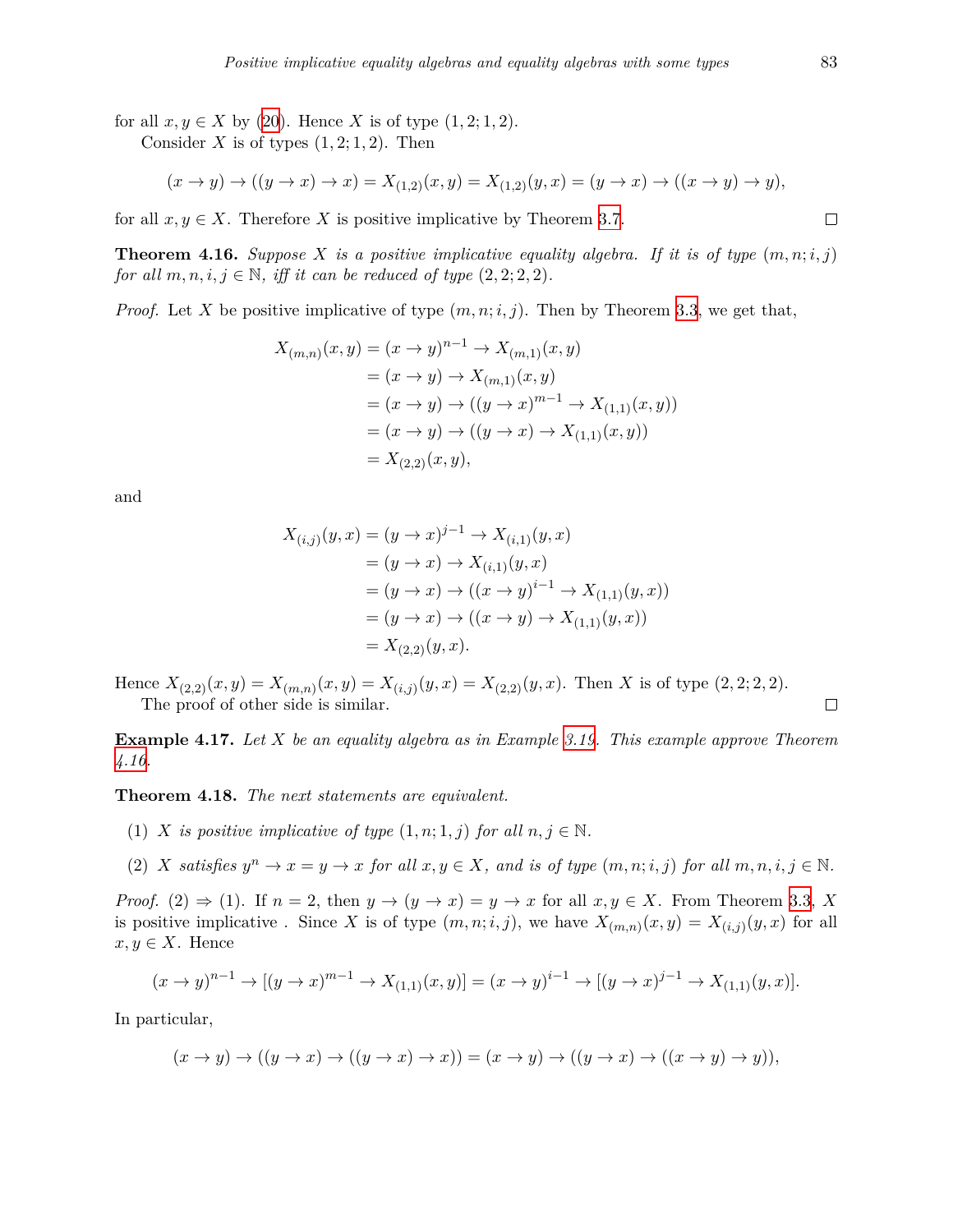and so  $(x \to y) \to ((y \to x) \to x) = (y \to x) \to ((x \to y) \to y)$ . Thus

$$
X_{(1,n)}(x,y) = (x \to y) \to X_{(1,n-1)}(x,y)
$$
  
=  $(x \to y)^{n-1} \to X_{(1,1)}(x,y)$   
=  $(x \to y)^{n-1} \to ((y \to x) \to x)$   
=  $(x \to y) \to ((y \to x) \to x)$   
=  $(y \to x) \to ((x \to y) \to y)$   
=  $(y \to x) \to X_{(1,1)}(y,x)$   
=  $(y \to x)^{j-1} \to X_{(1,1)}(y,x)$   
=  $X_{(1,j)}(y,x)$ .

(1)  $\Rightarrow$  (2). Suppose that *X* is positive implicative of type  $(1, n; 1, j)$  for all  $n, j \in \mathbb{N}$ . Then  $y^n \to x = y \to x$  for all  $x, y \in X$  and  $n \in \mathbb{N}$  by Theorem [3.3](#page-3-4), and  $X_{(1,n)}(x, y) = X_{(1,j)}(y, x)$ , which implies that

$$
X_{(m,n)}(x, y) = (y \to x)^{m-1} \to X_{(1,n)}(x, y)
$$
  
\n
$$
= (y \to x)^{m-1} \to X_{(1,j)}(y, x)
$$
  
\n
$$
= (y \to x) \to X_{(1,j)}(y, x)
$$
  
\n
$$
= (y \to x) \to ((y \to x)^{j-1} \to ((x \to y) \to y))
$$
  
\n
$$
= (y \to x)^{j} \to ((x \to y) \to y)
$$
  
\n
$$
= (y \to x) \to ((x \to y) \to y)
$$
  
\n
$$
= (x \to y) \to ((y \to x) \to y)
$$
  
\n
$$
= (x \to y)^{i-1} \to ((x \to y) \to ((y \to x) \to y))
$$
  
\n
$$
= (x \to y)^{i-1} \to ((y \to x) \to ((x \to y) \to y))
$$
  
\n
$$
= (x \to y)^{i-1} \to ((y \to x)^{j-1} \to ((x \to y) \to y))
$$
  
\n
$$
= X_{(i,j)}(y, x).
$$

Therefore  $X$  is of type  $(m, n; i, j)$ .

<span id="page-15-0"></span>**Lemma 4.19.** If *X* is positive implicative, then  $X_{(m,n)}(x,y) = X_{(2,2)}(x,y)$  for all  $x, y \in X$  and  $m, n \in \mathbb{N}$ .

*Proof.* Assume that *X* is positive implicative . Using Theorem [3.3](#page-3-4), we have

$$
X_{(m,n)}(x,y) = (x \to y) \to X_{(m,n-1)}(x,y)
$$
  
=  $(x \to y) \to ((x \to y) \to X_{(m,n-2)}(x,y))$   
=  $(x \to y) \to X_{(m,n-2)}(x,y)$   
:  
=  $(x \to y) \to X_{(m,1)}(x,y)$   
=  $(x \to y) \to ((y \to x) \to X_{(m-1,1)}(x,y))$   
=  $(x \to y) \to ((y \to x) \to ((y \to x) \to X_{(m-2,1)}(x,y)))$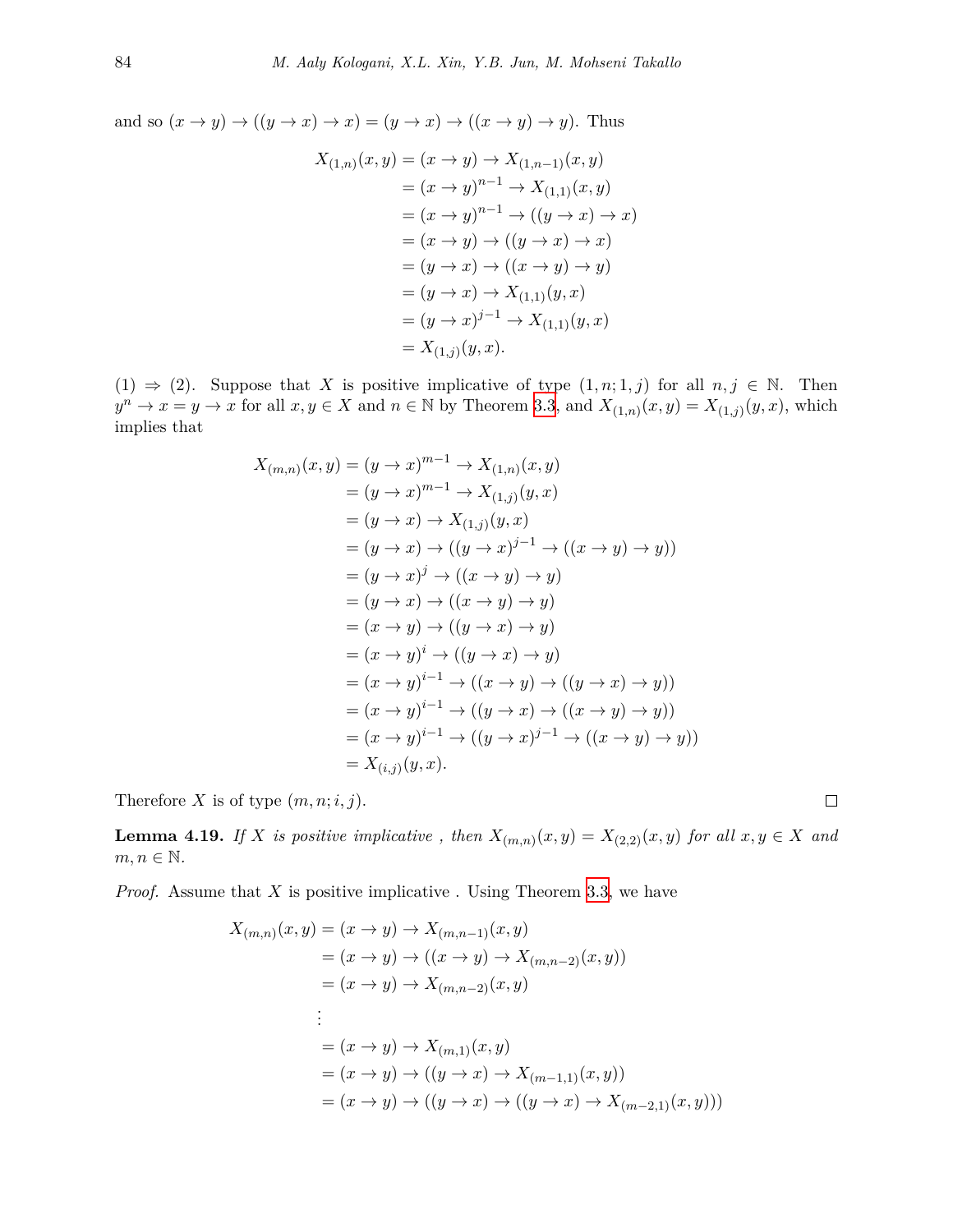$$
= (x \to y) \to ((y \to x) \to X_{(m-2,1)}(x, y))
$$
  
\n:  
\n
$$
= (x \to y) \to ((y \to x) \to X_{(1,1)}(x, y))
$$
  
\n
$$
= (x \to y) \to X_{(2,1)}(x, y)
$$
  
\n
$$
= X_{(2,2)}(x, y),
$$

for all  $x, y \in X$  and  $m, n \in \mathbb{N}$ .

**Theorem 4.20.** If X is both positive implicative and commutative, then it is of type  $(m, n; i, j)$ *for all*  $m, n, i, j \in \mathbb{N}$ .

*Proof.* Consider *X* is both positive implicative and commutative. Then  $X_{(1,1)}(x,y) = X_{(1,1)}(y,x)$ for all  $x, y \in X$  and using Theorem [3.3](#page-3-4) and Lemma [4.19](#page-15-0) induces

$$
X_{(m,n)}(x,y) = X_{(2,2)}(x,y) = (y \to x) \to ((x \to y) \to X_{(1,1)}(x,y))
$$
  
=  $(y \to x) \to ((x \to y)^{i-1} \to X_{(1,1)}(y,x))$   
=  $(y \to x) \to X_{(i,1)}(y,x)$   
=  $(y \to x) \to ((y \to x) \to X_{(i,1)}(y,x))$   
=  $(y \to x)^{j-1} \to X_{(i,1)}(y,x)$   
=  $X_{(i,j)}(y,x)$ ,

for all  $m, n, i, j \in \mathbb{N}$  and  $x, y \in X$ . This completes the proof.

 $\Box$ 

# **5 Conclusion**

The notion of a positive implicative equality algebras are defined, and related properties are studied. Characterizations of a positive implicative equality algebra is investigated. Conditions for an equality algebra to be positive implicative are provided. Equality algebra with some types is considered, and several properties are investigated. Using equality algebra with some types, we characterize a commutative equality algebra and a positive implicative algebra.

### **6 Acknowledgements**

This research is supported by a grant of National Natural Science Foundation of China (11971384).

The authors are very indebted to the editor and anonymous referees for their careful reading and valuable suggestions which helped to improve the readability of the paper.

# **References**

- <span id="page-16-0"></span>[1] S.Z. Alavi, R.A. Borzooei, M. Aaly Kologani, *Fuzzy filters in pseudo hoops*, Journal of Intelligent and Fuzzy Systems, 32(3) (2017), 1997–2007.
- <span id="page-16-1"></span>[2] M. Aaly Kologani, R.A. Borzooei, G.R. Rezaei, Y.B. Jun, *Commutative equality algebras and* &*-equality algebras*, Annals of the University of Craiova - Mathematics and Computer Science Series, 47(2) (2020), 331-345.